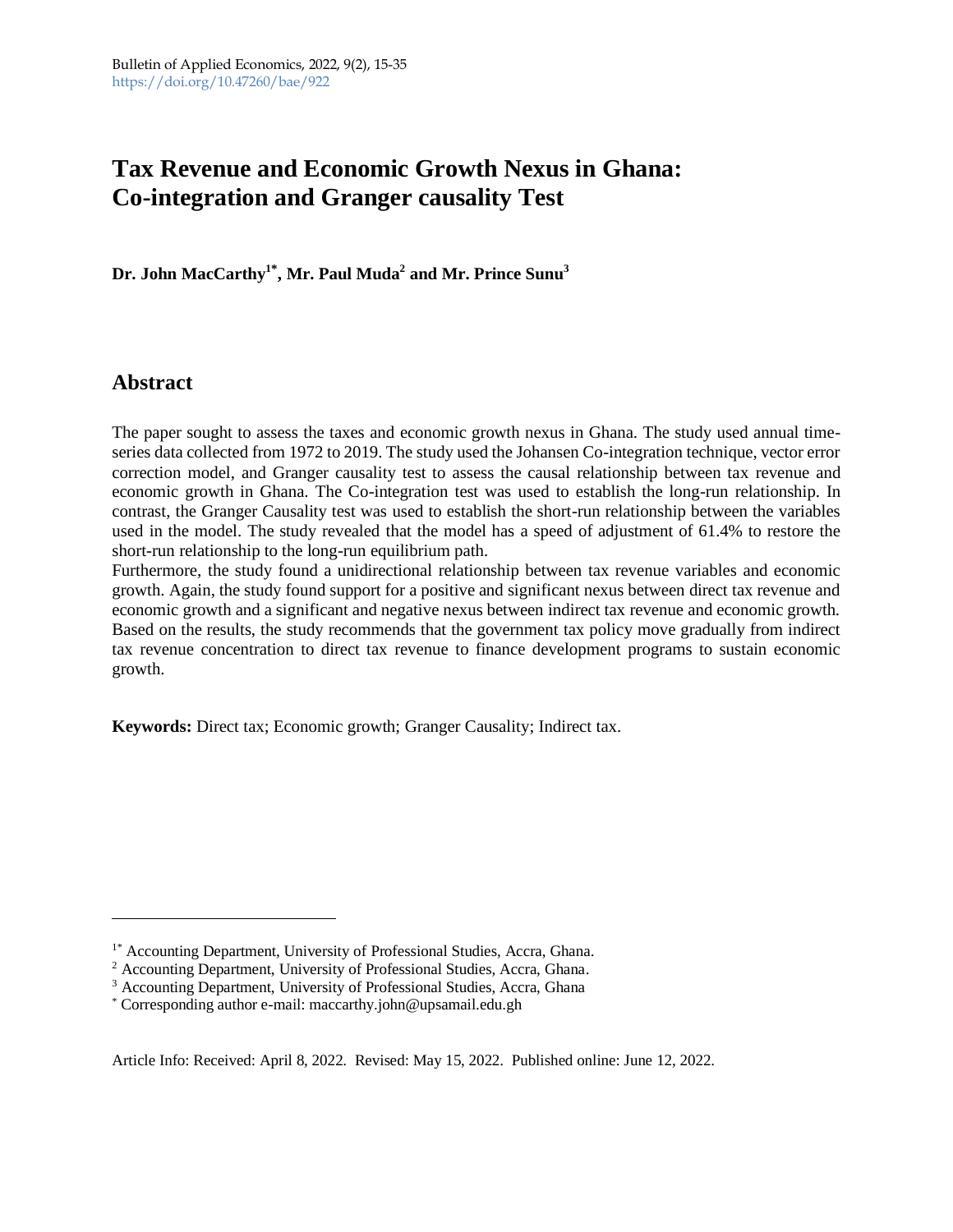# **1 Introduction**

The endogenous growth model explains why countries require sufficient and quality capital to foster economic growth. Economic growth depends on capital accumulation (i.e., increasing the stock of capital to expand a country's productive capacity) and sufficient capital to finance critical sectors of the economy needed for economic growth. It is an undeniable fact; that the government fiscal policy is fashioned to shift funds from individuals and corporations to the state to contribute to economic growth and the well-being of the citizens. According Ali-Nakyea (2006) tax system is a government's primary fiscal policy tool used to achieve the desired financial objectives of the country. The government policy should provide quality and quantity of physical capital, quality human capital, and advanced technology as essential to creating the higher growth needed in the country. The government needs enough revenue to finance the physical capital, quality human capital, and advanced technology. The linkage between tax revenue and economic growth has become highly debated among policymakers, researchers, academics, and economists in developing and emerging economies. Whatever the direction of influence, most policymakers are interested in the causes of higher economic growth. A government's role in allocating tax revenue to finance public expenditure cannot be underestimated. It is an essential tool used in price stabilization, economic growth, and development (World Bank's World Development Report, 1997). A sound tax system is the surest way the government can generate enough tax revenue to finance essential capital expenditure and services needed for economic growth and development. Despite the importance of tax revenue to the governments, most African countries cannot mobilize sufficient income to finance development projects in the continents due to widespread tax avoidance and evasion (Cottarelli, 2011). Inadequate tax revenue generation affects the financing of critical infrastructures such as roads, schools, bridges, and essential services needed to propel economic needed in most African countries, including Ghana. The government often has to complement the insufficient revenue mobilized with public debt with its negative consequence. The governments are constrained usually amid inadequate tax revenue, ballooning debt, and declining foreign aid leading to low levels of economic growth in the developing countries. The poverty of developing countries begot poverty, perpetuating the vicious cycle of poverty in developing countries. Since tax revenues affect the nation's wealth creation, the government should concentrate on tax policy formulation, administration, and enforcement. A robust economic growth promotes human development that may lead to economic development. The need to reform Ghana's tax system to generate enough revenue is to finance developmental projects in the country. Ghana has consistently recorded lower tax revenue, far lower than the acceptable 15% tax revenue to GDP as recommended by OECD. This trend is worrisome, and if something is not done about it, the government will continue to depend on loans to finance the public expenditure needed to propel the country forward. Successive governments have been criticized for not raising enough revenue to fund infrastructure and social investment to drive the country into an advanced economy. In the past, a government has tried to reform the country's tax system to mobilize enough revenue based on the canons of taxation: equity, simplicity, and economic efficiency. A good tax structure plays multiple roles in the country's economic development process. According to Nwaorgu, Wilson, and Onyilo (2016), reasonable tax taxation provides the following benefits to the nation: Major source of revenue for financing the government's socio-economic development plan, taxation enables the government to redistribute wealth equitably among the citizenry, especially the progressive type and finally serves as an automatic fiscal stabilizer to cushion the effects of economic cycles. The government of Ghana recently embarked on tax reforms undertaken to change the tax structure and tax revenue trends in Ghana. McMahon and Berrios (1991) argued that the need for tax reform is due to a deficiency in the tax system to achieve the desired macroeconomic objectives. Tax reform is modifying an existing tax system to achieve the government's desired macroeconomic goals. It is a theoretical assumption that changes in the tax system will boost the economy's overall growth, especially in the long term, even though the effect and magnitude are subject to considerable uncertainty. Gale and Samwick (2014) defined tax reform as either broadening the base or changing the neutral tax rate concerning the pre-existing revenue levels and distributional burdens of taxation. It is a complex process, and it may involve tax rate cuts, broadening the base, or both.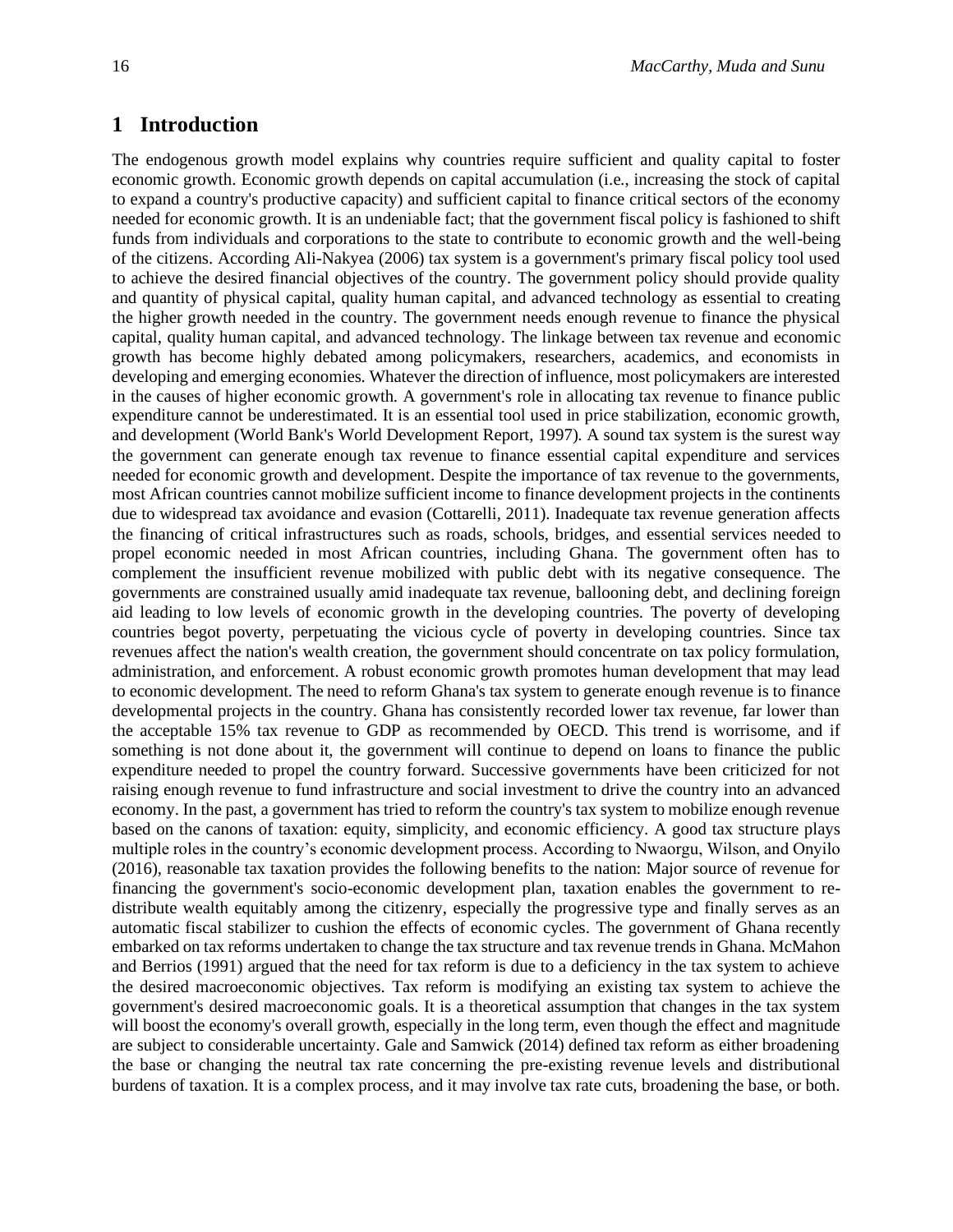Tax revenue in Ghana is broadly grouped into two main categories: Direct taxes and Indirect taxes. Tax revenue is an essential component of government revenue, and it accounts for about 78% of the total revenue mobilized in Ghana (Ministry of Finance and Economy Planning [MoFEP], 2019). Indirect tax has contributed more to tax revenue than direct tax (Osei & Quartey, 2005). Tax reform in Ghana aimed to change direct and indirect tax revenue contributions to the tax revenue collection. One of the most debated topics on taxation in political and academic circles is the choice between direct and indirect taxes regarding their virtues and defects. According to Martinez-Vasquez, Vulovic, and Lius (2009), the choice between direct and indirect taxes is fundamental to the optimal tax structure design of the tax revenue since those forms of taxation may affect the goals of efficiency and equity total tax revenue differently. However, indirect taxes are taxes levied on transactions irrespective of the circumstances of the buyer or seller. According to Osei and Quartey (2005), indirect taxes have contributed more to tax revenue than direct taxes in Ghana. Direct tax accounted for 26.1%, while indirect taxes accounted for 73.9% of Ghana's total tax revenue from 1980-to 2002. The recent tax reforms embarked on in the early 2000s have seen a substantial shift in contribution from indirect tax to direct tax to the economy of Ghana. According to the Bank of Ghana (2020), direct taxes contribute about 43%, and indirect taxes contribute about 57% to Ghana's overall tax revenue collection. This is a significant increase in direct tax at the expense of indirect tax, and coincidentally, it has seen a rise in economic growth.Similarly, studies conducted by Rahul (2015) and Stoilova and Patonov (2012) recommended that India's tax system and European Union tax system should focus on a direct tax system to enhance economic growth in India and European Union. Direct taxes are taxes that are levied or adjusted to reflect the individual taxpayer's characteristics. Wallstrom (2006) conducted studies on member countries of the European Union and revealed a gradual shift from indirect taxes to direct taxes in recent times to strengthened economic growth and increased employment in the member countries. There is a gradual shift from indirect tax to direct tax contribution of tax revenue in the advanced economies. Globally, studies conducted on tax revenue and economic growth are inconclusive. Some empirical reviews revealed mixed and uncertain outcomes (Barro & Redlick, 2011; Dackehag & Hansson, 2012; Mawejje & Munyambonera, 2016; Takumah, 2014; Worlu & Nkoro, 2012; Romer & Romer, 2010; Mertens, 2015; Tosun & Abizadeh (2005). Scholars have many different research results regarding the relationship between direct tax, indirect tax, and economic growth. This was based on the fact that earlier was tax revenue and separated into the components of direct and indirect tax revenue effect on economic growth. At the same time, some researchers opined that there is no effect on the economy of some specific countries (Gbato, 2017; Mehrara, Masoumib, & Barkhi, 2014). In Ghana, Takumah (2014) assessed the effect of tax revenue on economic growth in Ghana using a co-integration approach. The outcome concluded that tax revenue affects economic growth significantly in Ghana's long-run and shortrun. But since direct and indirect taxes affect economic growth, it would have been appropriate to separate tax revenue into direct and indirect taxes revenue to make a specific recommendation to support government tax policy. My primary motivation for this study is to assess the fiscal policy of taxation (i.e., direct tax revenue and indirect tax revenue) on economic growth in Ghana by evaluating the role of each type of tax revenue contribution to economic growth in Ghana. We submit that the current study is important for the following reasons: Firstly, tax revenue plays a significant role in the development of a country, and therefore, the need for specificity of the contribution of direct tax revenue and indirect revenue to the economic growth of Ghana. Secondly, the fiscal policy on taxation influences other macroeconomic variables such as foreign direct investment and inflation. Finally, the result from this study will provide fresh insight into the contribution of direct tax revenue, and indirect tax revenue, to economic growth, especially from a developing country's perspective. This result from this study will provide the necessary empirical evidence needed to bolster support for or against the recent tax reforms in Ghana. It will assist tax policymakers in getting the right and deeper understanding of the contribution of direct tax revenue and indirect tax revenue contribution to the economy during the future budgetary setting to ensure the economy performs efficiently. The remainder of the paper is structured as follows: Section 2 provides a short related literature review on direct and indirect tax revenue and economic growth; Section 3 presents the methodology employed to collect and analyze data for the study; Section 4 presents the empirical findings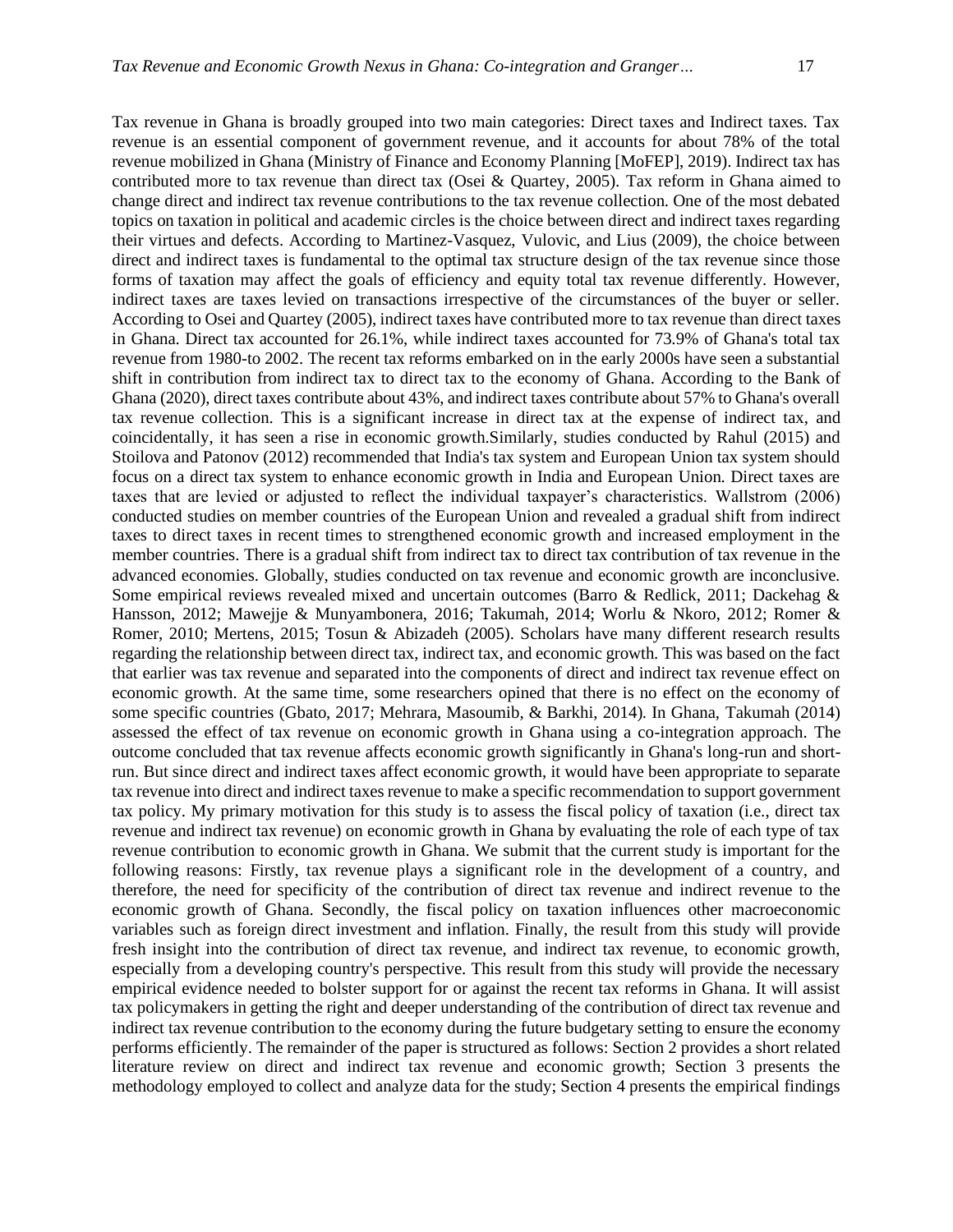and the attendant's discussion of the results of this study. Finally, section 5 ends the study with some conclusions and limitations.

# **2 Literature Review**

This section reviewed related literature on the relationship between tax revenue and economic growth nexus. The literature review is organized into two sub-sections: theoretical and empirical literature.

#### **2.1 Theoretical Literature: Endogenous Growth Theory**

Endogenous growth theory is referred to as the New Growth Theory. Endogenous growth theory was introduced by Robert Lucas of The University of Chicago. Lucas espoused the endogenous growth theory due to criticisms against the Neoclassical (Exogenous growth) theory of economic growth. Robert Solow promulgated the Neoclassical Theory on economic growth in 1956. Robert Solow was an Economist and a Nobel Prize recipient for his formulation of the neoclassical theory of growth, which stressed the importance of savings and capital formation for economic development, and for empirical measures of sources of growth and development. Proponents of Neoclassical theory argued that overcoming the endless vicious cycle of poverty requires a big push in demand and investment in infrastructure (i.e., physical capital) in the form of power, transport, and communication to create spillover for the entire society. The endogenous growth theory came to prominence due to Neoclassical economists' assumption that technology is constant. The Neoclassical economists could not better explain the role of technology in economic growth. The Neoclassical theory emphasizes capital formation. The Neoclassical Economists opined that aggregate growth refers to increases in total production.

The endogenous growth theory came to prominence due to Neoclassical economists' assumption that technology is constant. The Neoclassical economists could not better explain the role of technology in economic growth. The Neoclassical theory emphasizes capital formation. The Neoclassical Economists opined that aggregate growth refers to increases in total production. Increased quantity and quality of physical capital, such as roads, bridges, power, communication, etc., will reduce the average cost per goods and service, leading to increased demand and output. Physical capital is essential for economic growth and development because it increases the productivity of goods and services, ultimately ending the country's economic growth. This concept was modeled into functional equation (1) to capture the relationship between production function represented by gross domestic product output (Y). The following researchers' Bloom and Canning (2001), Kohpaiboon (2004), and Ackah and Adu (2014) have also used the functional equation (1) to measure economic growth.

$$
Y_t = f\left(A_t, K_t^{\beta}, L_t^{\alpha}\right) \tag{1}
$$

Where Y denotes the economy's aggregate production function (i.e., GDP growth rate per annum) at the time t and represents technology advancement at the time t, it is assumed to be constant. K and L represent capital and unskilled labor, respectively. Despite the acceptance of neoclassical growth theory by many, it suffered some criticisms from Robert Lucas (1988) and Romer (1994). Lucas (1988) and Romer (1994) were the primary promulgators of the Endogenous growth theory. The Endogenous growth theory (i.e., The New growth economists) internalized technology into the neoclassical theory and provided a better explanation for the role of technological advancement in economic growth. The idea contrasted with the previous approach by incorporating two critical points into the neoclassical theory. First, it viewed technological advancement as a product of economic activity and not constant. Secondly, the theory holds that knowledge and technology are characterized by increasing returns, which drive growth, unlike physical objects.

The Endogenous growth theory challenges the neoclassical economists in many important ways that the Neoclassical scholars primarily did not try to explain what caused technology to improve over time. It assumed that technology plays greater importance in achieving economic growth, capital accumulation, and labor force improvement as a source of growth for countries. Endogenous growth theory explains why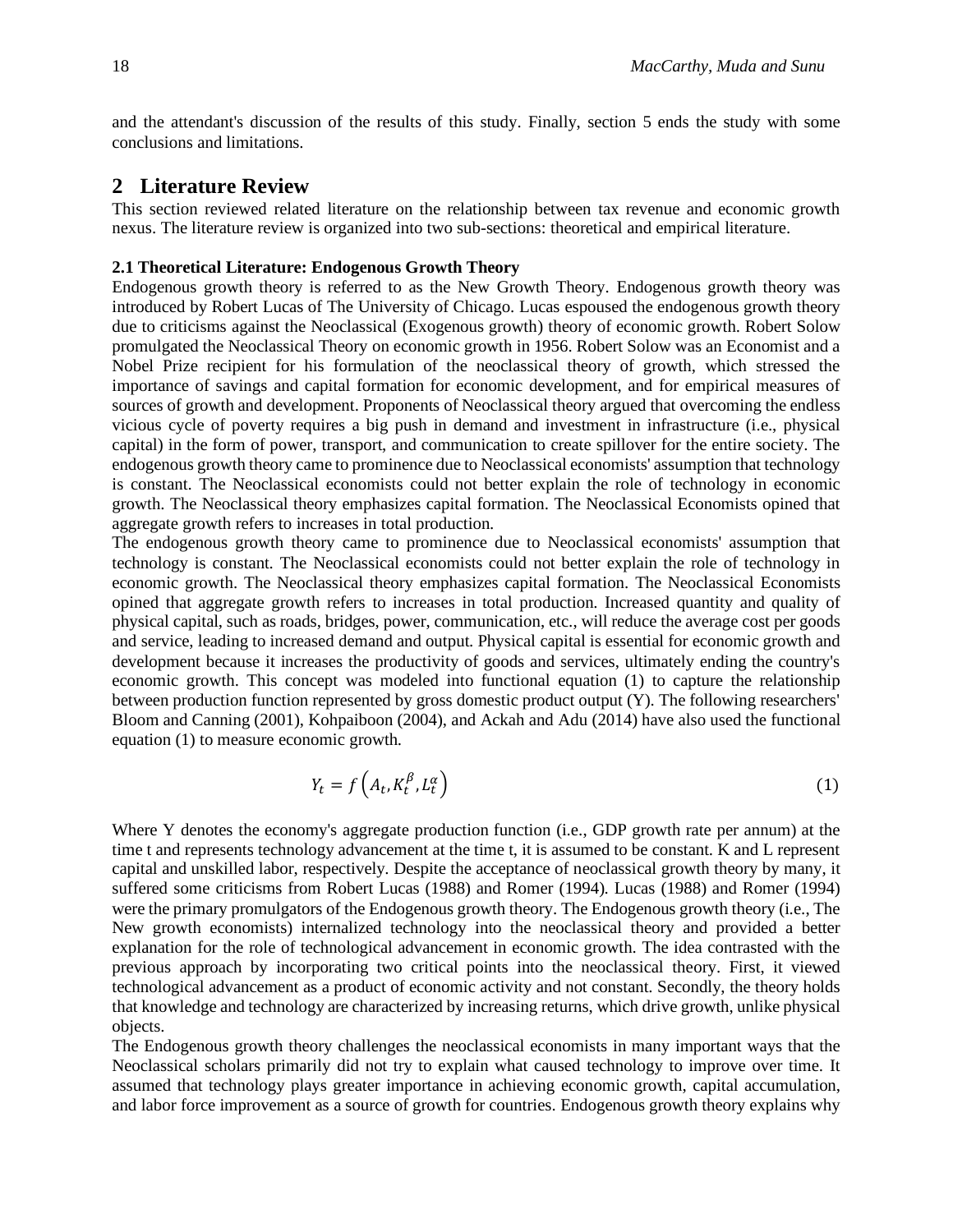countries are lesser developed countries (LDC). In contrast, other countries have more advanced economies than other countries because the LDC cannot attract capital inflow, and many LDCs even experience domestic capital flight. Schultz (1964), another Nobel economist, argues that a society can invest in its citizens through expenditures on education, training, research, and health that enhance their productive capacity. Mankiw, Romer, and Weil (1992) argued that technology is the essential component to be added to physical and human capital resources to generate substantial economic growth for a country. Therefore, the policymakers cannot downplay the government's role in providing quality and adequate physical capital, human capital, and technology. The supporters of the Endogenous growth theory opined that knowledge and ideas could be infinitely shared and reused; we can accumulate them without limit. They argued further that technology is not subjected to "diminishing returns" as claimed by the supporters of the Neoclassical Economists but rather to "increasing returns" to propel economic growth.

Endogenous economists stressed the ongoing shift from a resource-based economy to a knowledge-based economy. This explains why Sub-Saharan African countries with enormous natural resources still suffer poverty and under-development (Nafziger, 2005). Therefore, the variable technology in production technology is the speed of convergence between developed countries (DC) and the LDC. The proponents of the Endogenous growth theory, such as Barro (1990) and King and Rebelo (1990), took that a fiscal position catalyst to economic growth can stimulate economic growth. When a government reduces taxes on companies and individuals, the companies can attract sufficient revenue to invest in technology that will eventually increase the production level of goods and services.

In contrast, individuals can mobilize more money to acquire skills and education for the economy's growth. Barro (1990) conducted a study into the effect of tax revenue and economic development and concluded that there is a temporary (short-run) and permanent (long-run) effect on economic growth. This implies that a sound design tax system is a necessary ingredient for the attainment of economic growth. A good tax system acts as externalities that stabilize economic policymakers and can correct macroeconomic variables such as inflation, the balance of payment challenges, foreign exchange difficulty, and low economic growth with an efficient tax system.

#### **2.2 Empirical Review**

This section reviewed some works carried out by scholars on the relationship between direct tax and economic growth and indirect tax and economic growth to provide the empirical evidence needed for this study.

#### **2.2.1 Effect of Direct Tax Revenue on Economic Growth**

In this sub-section, the study explores the relationship between direct tax revenue and economic growth by reviewing pieces of empirical literature to support this study. Reports of empirical literature suggest that direct tax revenue influences economic growth positively. Macek (2017), Gashi, Asllani, & Boqolli (2018), Ibidunni, & Adetoyinbo (2017), Ogundana et al. (2017), and Rahul (2015) opined that there was a positive relationship between direct tax and economic growth. Rahul (2015) studied the effect of direct tax and indirect tax revenue on India's economic growth. He concluded that direct tax influenced economic growth positively. In the same disposition, Stoilova and Patonov (2012) conducted a study into the tax systems of the European Union. They concluded that the tax system should be based on direct tax to enhance economic growth. Therefore, the tax authorities should focus on increasing direct tax revenue of tax revenue mobilization.

The explanation is that direct tax is on income and is a progressive tax. When direct tax s soundcoordinated, it can encourage investment into priority sectors of the economy, leading to increased productivity and employment of labor. Rajaswari and Susai (2014) study the tax buoyancy factor and economic growth. The study recommended that the government concentrate on mobilizing more direct tax revenue because direct tax revenue positively affects economic growth. Ekpung and Wilfred (2014) studied the relationship between direct tax and economic growth. The direct tax revenue was represented by personal income tax and corporate income tax and concluded a positive and significant relationship between direct tax and economic development.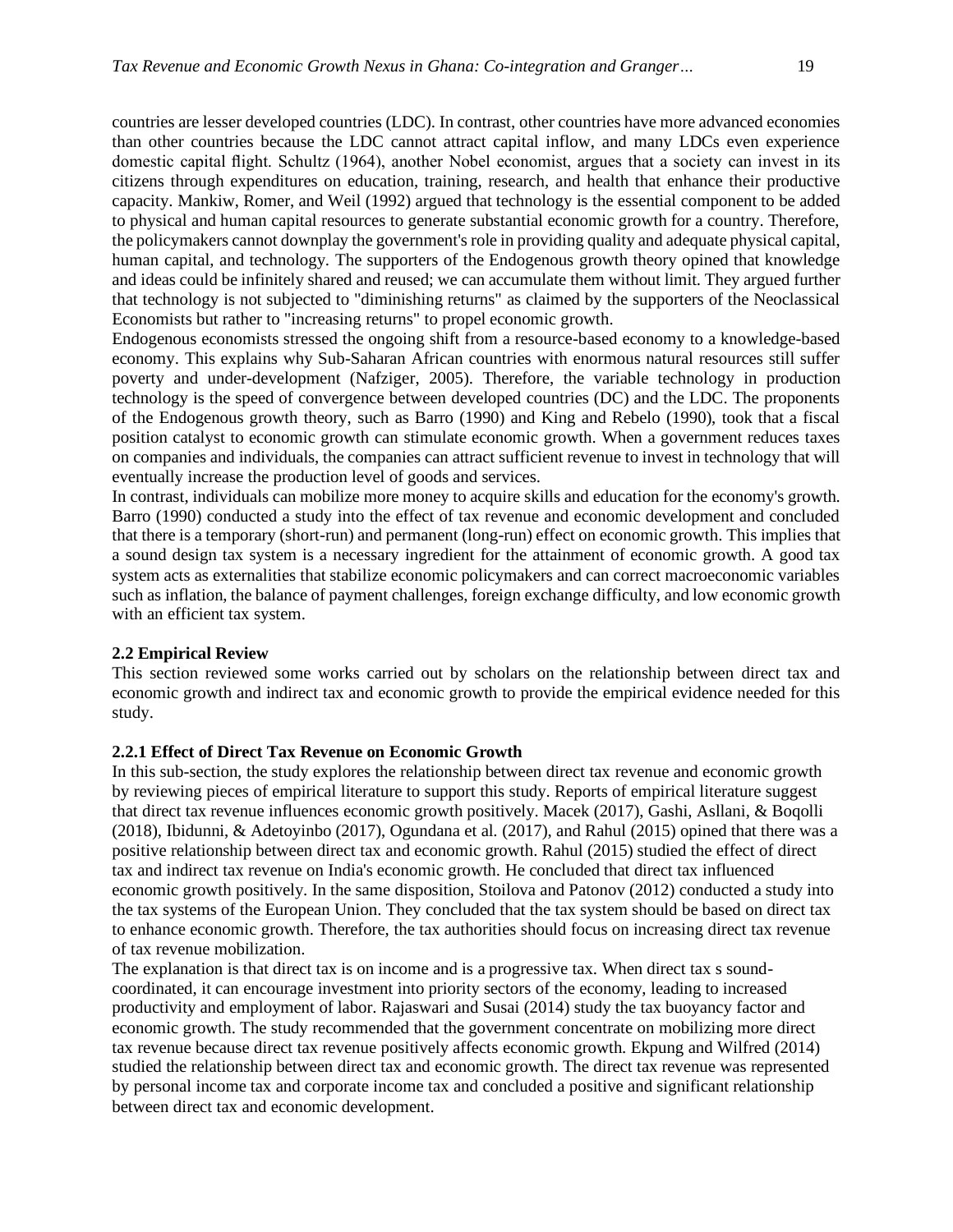Similarly, the work conducted by Ahmad, Sial, and Ahmad into the relationship between direct tax revenue affected economic growth and concluded that was a positive and significant relationship between direct tax and economic growth. Ahmad (2018) studied the effect of indirect tax on the economic growth of Pakistan from 1974 to 2010. He concluded that indirect tax has a significant negative impact on economic growth in the long run. Currently, indirect tax accounts for 63%, and direct tax accounts for 37% of Pakistan's tax revenue. The study opined that a 1% increase in indirect tax would reduce Pakistan's economic growth by 1.68%. Finally, the study conducted by Ogundana et al. (2017) used regression analysis on data collected on direct tax revenue and economic growth from 1994 to 2013 in Nigeria. The results showed that direct tax had a positive but significant effect on the economic growth of Nigeria. However, despite most of the studies revealing a positive relationship between direct tax revenue and economic growth, the study conducted by Magu (2010) and Owina (2018) showed a contrary relationship between direct tax revenue and economic growth.

#### **2.2.2 Effect of Indirect Tax Revenue on Economic Growth**

This sub-section reviewed the existing empirical literature on the relationship between direct tax revenue and economic growth. Most of the literature studied revealed a negative relationship between indirect tax revenue and economic growth. Oshoke (2016), Ogundana et al. (2017), and Subrahmanya and Urmi (2015) conducted studies into the relationship between indirect tax revenue and economic growth using linear ARDL and concluded that in the long run, there was a significant and negative relationship between indirect tax revenue and economic growth long-run. The explanation is that indirect tax revenue is on consumption and expenditure. If care is not taken in indirect tax administration, it can lead to inflation. Inflation creates risk and uncertainty within an economy and may drive away investment and capital accumulation. However, some researchers have opined that indirect tax positively affects economic growth (Khumbuzile & Khobai, 2018; Ahmad, 2018; Widmalm (2001; Xing, 2012).

# **3 Data and methodology**

The study adopted time-series data to assess the effect of tax revenue on economic growth. The dataset consisted of annual data from 1972 to 2019 taken from three official websites: World Bank Development Indicators [WBI] and OECD, to determine the causal linkage between tax revenue and economic growth in Ghana. This is far above the recommendation of Tabachnick and Fidel (2007). The study adopted the Augmented Dickey-Fuller test (ADF) to establish stationarity among the series. The Johansen Cointegration test was used to determine the optimal lag of the time series and prove co-integration among the variables. Again, the study used the Vector Error Correction Model (VECM) to assess the variables' longrun and short-run relationship. Finally, the Granger Causality test is performed to determine the direction of the relationship between the variables. STATA (version 15) is the software package used to analyze the dataset.

#### **3.1 Research model**

The model for this study is based on the functional model of Dladla and Khobai (2018), which was based on the theoretical framework of Endogenous growth theory on the aggregate production function. The model is modified to include debt (DEBT) and foreign direct investment (FDI), and it is expressed as equation (2), which also is consistent with Cobb Douglas form as an equation:

$$
Y_{it} = \left(DT_{it}, IND_{it}^{\alpha_1}, DEBT_{it}^{\alpha_2}, FDI_{it}^{\alpha_3}\right) \tag{2}
$$

Taking logs on equation (2) converts the functional equation (2) into linear multivariate regression equation (3): where i denote the country, t denotes time, Y represents output or GDP, DT represents direct tax revenue, IND represents indirect tax revenue, and DEBT represents a percentage of the country's debt to GDP. FDI represents the receipt of foreign direct investment to the country respectively.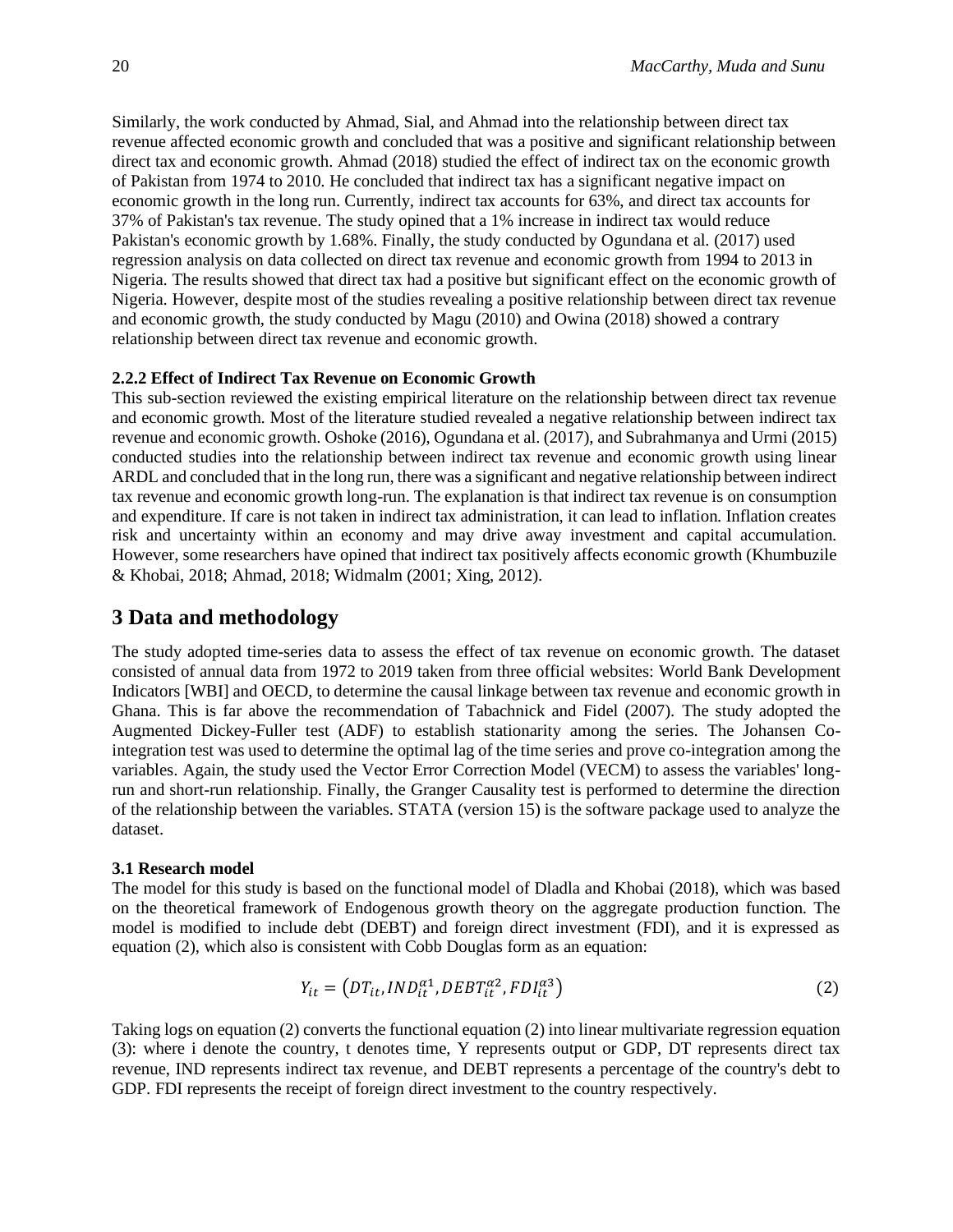$$
InGDP_{it} = \alpha + \alpha_1 InDT_{it} + \alpha_2 InIDT_{it} + \alpha_3 InDEBT_{it} + \alpha_1 InFDI_{it} + \varepsilon_t
$$
\n(3)

The limitation of equation (3) is that the study cannot use it to assess both short-run and long-run effects between the variables simultaneously. Equation (3) has to be converted to Vector Error Correction Model (VECM) to successfully evaluate the short-run and long-run relationship. The VECM is mainly used to determine whether a causal relationship between the variables exists. Once there is a co-integration among the variables, VECM cannot be used in such a situation. According to Lupiski (2013), when the variables are co-integrated at order one, that is, I (1), then the relationship between the variables should be presented in the form of VECM and expressed as equation (4). Two main advantages of employing VECM are: (1) The error correction term reduces the challenges of multicollinearity that is commonly associated with time series, (2) the long-term effects are summarised on the level matrix, and (3) and interpretation of VECM result is easier to interpret (Juselin, 2006).

$$
\Delta InGDP_t = \alpha + \sum_{i=1}^{k-1} \beta_i \Delta InGDP_{t-1} + \sum_{j=1}^{k-1} \psi_j \Delta InDT_{t-j} + \sum_{m=1}^{k-1} \delta m \Delta InIDT_{t-m} + \sum_{n=1}^{k-1} \pi n \Delta InDEF_{t-n} + \sum_{q=1}^{k-1} \sigma q \Delta InFDI_{t-q} + \lambda ECT_{t-1} + \varepsilon_{it}
$$
\n
$$
(4)
$$

Where  $\Delta$  is the operator differencing, k-1= the lag length and is reduced by 1, is the error term or the equation's constant, t represents the time from 2001 to 2019, λ represents the speed of adjustment, and *ECT*<sub>*t*−1</sub> is the error correction term and is lagged value of the residuals from the VECM that is obtained from the co-integrating regression equation of the independent variables on the dependent variable. The sign, size, and statistical significance of the coefficient *ECTt*−<sup>1</sup> must be negative and significant to ensure convergence of the dynamics to the long-run equilibrium (Adefeso, Egbetunde & Alley, 2013). A negative and significant, then it implies that the past equilibrium plays a role in determining the current outcomes of the model. The β,  $\psi$ , δ, π, and σ are the short-run dynamic coefficients parameters of the model's adjustment to long-run equilibrium. The  $\varepsilon_{\rm it}$  y are residuals (stochastic error terms often called impulses or shocks).

#### **3.2 Estimation Technique**

The study adopted three stages of econometrics tools to ensure the VECM approach is suitable for the analysis. Equation (3) is a regression equation not capable of assessing both the short-run and long-run relationship between the variables. These are: Unit root test, Johansen-co-integration test, and estimation of the short-run and long-run impacts are applied to the data collected using the VECM approach. The first stage is to ensure the variables are stationary. There is a need to test whether the variables in the model are stationary and capable of assessing both the long-run and the short-run relationship. It is essential to test the stationarity of the variables because the characteristics of the variables may determine their influence on the model. Time series is stationary when the statistical features of mean and variance are both constant (i.e., has no unit root). Else the time series is non-stationary (i.e., has unit root). When the series is found stationary without differencing, it is referred to as integrated of order 0 or designated as I (0). Otherwise, when the series becomes stationary after the first difference, it is referred to as integrated of order (1) or designated as I(1). The Augmented Dickey-Fuller (ADF) and Philips-Peron tests are the recommended tests to establish the model's stationarity of time series variables. In the second stage, we will use Johansen cointegration test to verify the existence of co-integration among the variables for the analysis. When the variables are found to be co-integrated, it implies there exists a stable, linear, and long-run relationship among the variables, such that the disequilibrium errors would tend to fluctuate around zero mean (Engle and Granger, 1987; Johansen, 1988). The third and final stage uses the Granger causality test to determine the direction of causality between tax revenue and economic growth.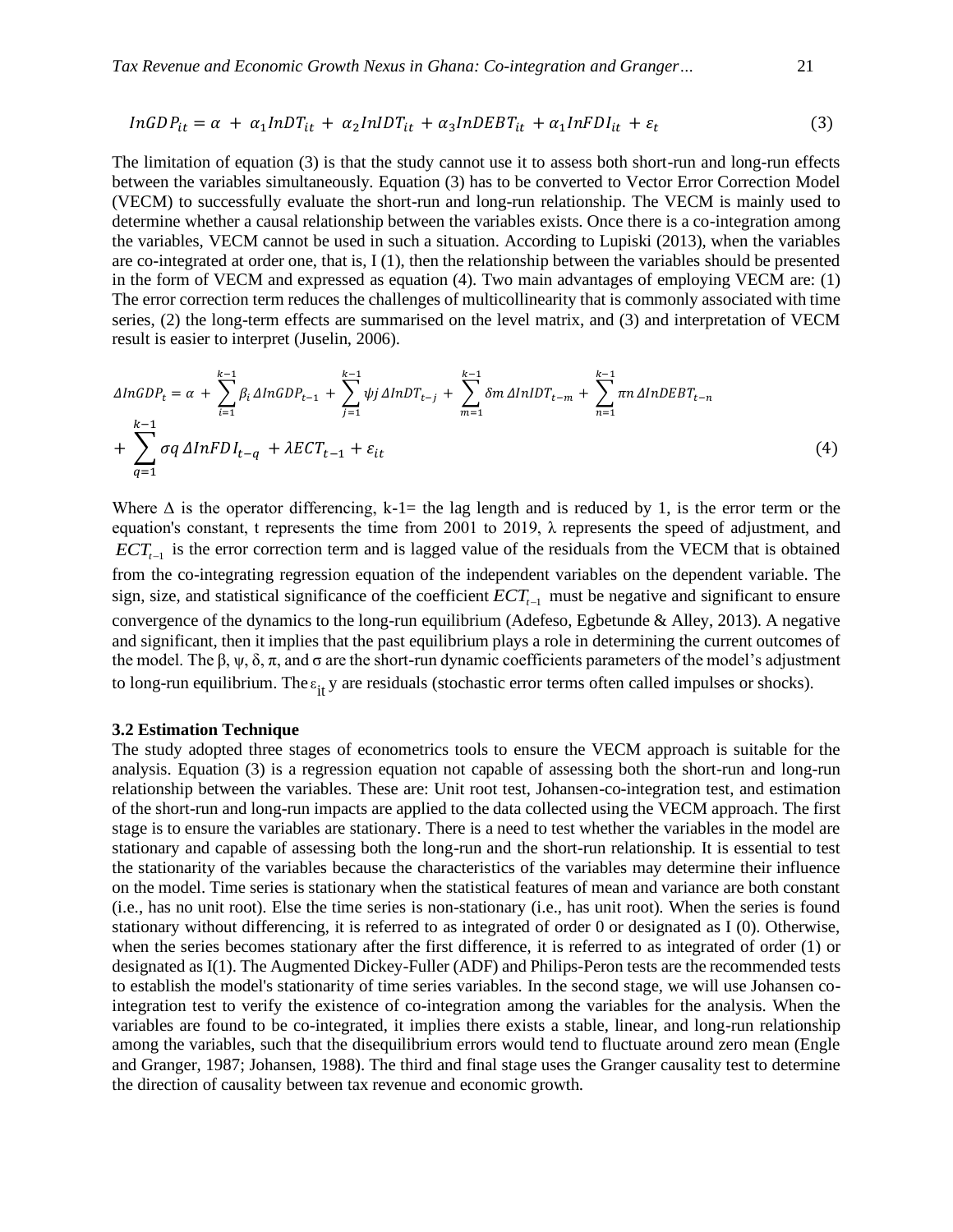#### **3.3 Research variables**

The data collected are organized into dependent, independent, and control variables to assess the effect of the tax revenue on the economic growth nexus.

### **3.3.1 Dependent variable (i.e., GDP Growth Rate)**

**Gross Domestic Product (GDP) growth rate:** GDP is the proxy used to measure the dependent variable for this study. The GDP growth rate is GDP's annual percentage growth rate at market prices based on constant local currency. Data is taken from the World Development Indicator (WDI) and the Bank of Ghana (BoG). The subsequent studies used GDP as the proxy for economic growth (Adusei, 2013; King & Levine, 1993; Nguena & Abimbola, 2013; Samuelson & Nordhaus, 2010).

### **3.3.2 Independent variables (i.e., Direct tax revenue and indirect tax revenues)**

**Direct tax (DT) revenue:** This is one of the independent variables used to assess the effect on economic growth. The direct tax revenue is levied on personal income tax, corporate income tax, and capital gain tax. The data is taken World Development Indicator (WDI). The relationship between direct tax and economic growth is uncertain. Most studies revealed a positive relationship with economic growth (Rahul, 2015; Gashi, Asllani, & Boqolli, 2018), except the studies conducted by the study showed Magu (2010) and Owina (2018) revealed the contrary relationship between direct tax revenue and economic growth.

**Indirect tax revenue (IDT):** IDT is one of the independent variables. The indirect tax revenue represents tax revenue from customs duties, Value Added Tax, excise duties, etc. Data is taken World Development Indicator (WDI). Most studies revealed a negative relationship with economic growth (Oshoke, 2016; Ogundana et al., 2017; Subrahmanya & Urmi, 2015).

#### **3.3.3 Control variables (i.e., debt and foreign direct investment)**

Besides the well-established fact that capital flight can influence economic growth, other external factors can also affect economic growth. These external factors are known as control variables. The study used debt and foreign direct investment as control variables.

**Debt (DEBT):** One of the control variables is gross government debt. It is the debt as a percentage (%) of GDP. The relationship between debt and economic growth has attracted considerable interest among researchers, policymakers, and academics (Clements et al., 2003). Many studies concluded that debt has a significant and negative effect on economic growth (Amjad & Khan, 2004; Anning et al., 2016; Egert, 2015; Kowalski, 2000).

**Foreign Direct Investment (FDI):** This is another control variable used to assess the effect on economic growth. FDI is an essential estimator of economic growth (Kowalski, 2000). Mixed results have been documented in pieces of the literature. Akram et al. (2011) opined a negative relationship between FDI and economic growth (GDP), while Diego (2006) opined a positive relationship with GDP.

#### **3.4 Research Hypotheses development**

The following four hypotheses were espoused to assess the relationship between tax revenue and economic growth in both short-run and long-run so that inference can be made for this study:

**H01:** There is no significant relationship between direct tax (InDT) and economic growth (InGDP) in the long- run. Hence direct tax does not affect economic growth in the long- run for the period selected for this study.

**H02:** There is no significant relationship between indirect tax (InIDT) and economic growth (GDP) in the long-run. Hence indirect tax does not affect economic growth in the long-run for the period selected for this study.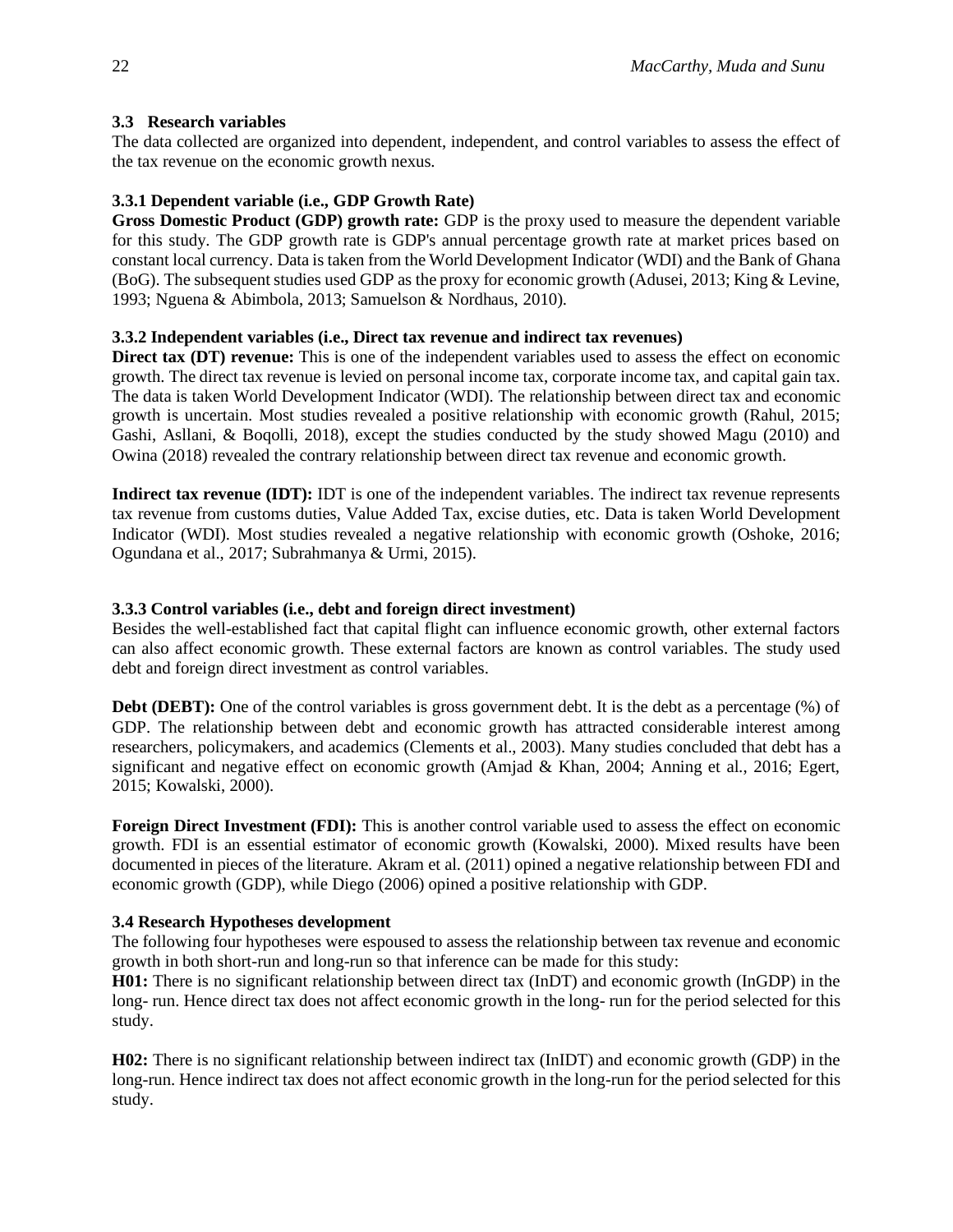**H03:** There is no significant relationship between direct tax (InDT) and economic growth (InGDP) in the short-run. Hence direct tax does not affect economic growth in the short-run for the period selected for this study.

**H04:** There is no significant relationship between indirect tax (InIDT) and economic growth (GDP) in the short-run. Hence indirect tax does not affect economic growth in the short- run for the period selected for this study.

Statistical analyses involving Pearson correlation analysis, the VECM approach, and the Granger causality test will be used to assess these hypotheses. Each of these hypotheses is accepted or rejected based on the outcome obtained from the p-value and t-statistic of less than 5% (i.e.,  $p<0.05$ ).

#### **3.5 Description of variables**

It is common knowledge that time-series data is subjected to a high rate of skewness due to the existence of many outliers along the trend line. This subsection uses descriptive statistics to measure the central tendency and dispersion of the variables used in this analysis. The outcome from the descriptive statistics is presented in Table 1.

| <b>Variables</b> | Mean     | Std. Dev. | Min.   | Max.     | Skewness | Kurtosis | Jarque-Bera | Prob  |
|------------------|----------|-----------|--------|----------|----------|----------|-------------|-------|
| <b>GDP</b>       | 3.75     | 4.51      | 12.43) | 14.05    | 0.098    | 3.09     | 19.61       | 0.165 |
| DT               | .780.00  | 4,710.00  | 5.51   | 22,683   | 0.081    | 2.99     | 18.27       | 0.570 |
| <b>IDT</b>       | 2,390.00 | 5,550.00  | 16.45  | 22,562   | 0.104    | 2.82     | 16.37       | 0.188 |
| <b>DEBT</b>      | 60.42    | 22.56     | 26.20  | 119.10   | 0.095    | 2.41     | 11.94       | 0.116 |
| <b>FDI</b>       | .833.35  | .444.29   | 58.93  | 3,485.33 | 0.109    | 2.73     | 15.35       | 0.137 |

**Table 1: Descriptive statistics for variables**

Source: Researcher's STATA version 15 Computation

Table 1 presents the descriptive summary statistics of the variables used to analyze the model in this study. The table depicts the mean and standard deviation of the variables used. The mean annual GDP growth rate for the period was 3.75% and a standard deviation of 4.51%, representing a spread of 0.66% and the mean. The minimum annual growth rate was (12.43) recorded in 1975, and the maximum GDP growth rate was14.05% recorded in 2011. A careful look at the raw data revealed that the lowest GDP growth rate of (12.43) was recorded in 1975. Coincidentally, it was around the same period when the country recorded higher indirect tax revenue and lowered direct tax revenue contribution to the total revenue for the government. It confirms increasing direct tax contribution has accelerated GDP growth in Ghana. Secondly, direct tax recorded a minimum tax revenue of 5.51 but a maximum tax revenue of 22,683 higher than indirect tax in 2019. It confirms changes in tax structures in Ghana in recent times. Ghana's debt as a percentage of GDP is 60.42% and a standard deviation of 22.56%. The minimum debt to GDP was 26.2% recorded in 2006 compared to the maximum of 119.10 in 2000 for the period under study in Ghana. Additionally, Table 1 shows the values of skewness and kurtosis. Measures of skewness and kurtosis determine whether the dataset met the assumption of normality (Kline, 2011). The acceptable values for skewness should be within  $-2$  and  $+2$ , and kurtosis should be within  $-7$  and  $+7$  when assessing normality in regression analysis (Byrne, 2010). The result shows that GDP, DT, IDT, DEBT, and FDI exhibit a positive skewness and are closer to zero. A positive skewness implies the dataset has a right tail, and the distribution is longer in the right tail than in the left tail. The skewness for GDP, DT, IDT, DEBT, and FDI are approximately symmetrical. Despite the substantial increase in DT to tax revenue in recent times, Table 1 shows the mean of IDT is still higher than the DT, but the most important revelation is the skewness of DT and IDT. While the DT gradually moves to the center, the IDT is still heavy dataset distribution at the right, confirming that IDT has contributed more in the past. The kurtosis values for GDP, DT, IDT, DEBT, and FDI are 3.09, 2.99, 2.82, 2.41, and 2.73, respectively. The kurtosis values of the variables are closer to 3, which implies the distribution is normal. A kurtosis with a value lowers than 3 corresponds to a broadening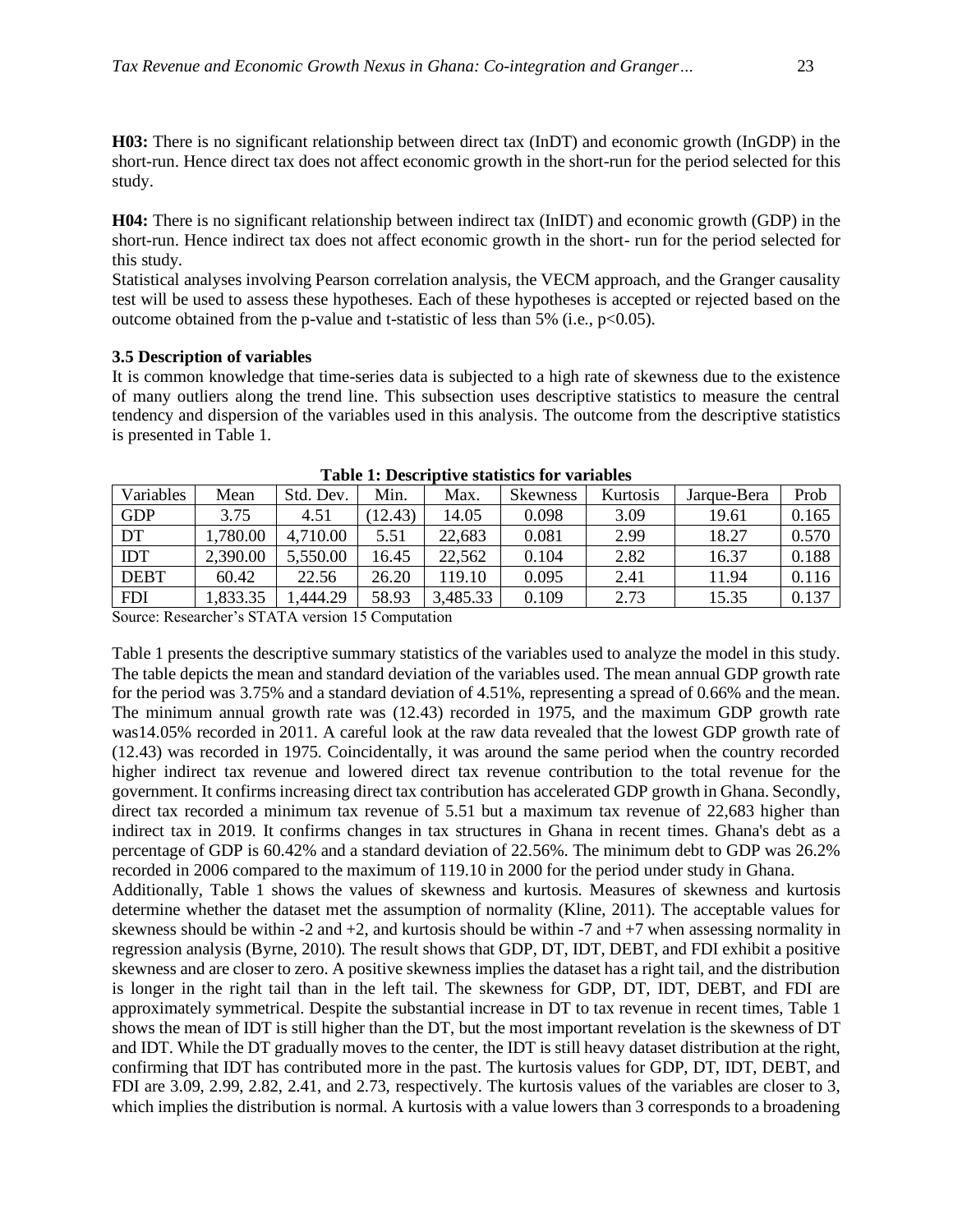of the peak and "thickening" of the tails. Therefore, it is platykurtic, and it mirrors a normal distribution. Thus, the null hypothesis of the Jarque-Bera test shows that the distribution exhibits normality since the pvalues are significant (i.e., the p-value is greater than 5%).

# **3.6 Correlational among variables**

This subsection used pairwise correlation to analyze the relationship between this study's dependent and independent variables. This analysis is carried out to determine the strength of the relationship between the dependent and independent variables. The outcome from this pairwise correlation matrix is shown in Table 2.

| TANYA TI OVLIVANYIYII HIMVI MI |              |          |              |               |              |  |  |  |
|--------------------------------|--------------|----------|--------------|---------------|--------------|--|--|--|
| Variables                      | <b>InGDP</b> | InDT     | <b>InIDT</b> | <b>InDEBT</b> | <b>InFDI</b> |  |  |  |
| InGDP                          | 1.000        |          |              |               |              |  |  |  |
| <b>InDT</b>                    | 0.731        | 1.000    |              |               |              |  |  |  |
| <b>InIDT</b>                   | (0.623)      | 0.248    | 1.000        |               |              |  |  |  |
| <b>InDEBT</b>                  | $(0.599)$ ** | 0.387    | $0.257*$     | 1.000         |              |  |  |  |
| <b>InFDI</b>                   | $0.665**$    | $0.287*$ | $0.342*$     | $(0.346)*$    | 1.000        |  |  |  |

| <b>Table 2: Correlation matrix</b> |  |
|------------------------------------|--|
|                                    |  |

\*\*. Correlation is significant at the 0.01 level (2-tailed).

\*. Correlation is significant at the 0.05 level (2-tailed).

Source: Researcher's Stata version 15 Computation.

Table 2 shows that the correlation index (r) between DT, IDT, DEBT, FED and GDP are 0.731, (0.623), (0.599), and 0.665 respectively. It implied a significant relationship between GDP and tax revenue (i.e., IDT and InIDT). Again, Table 2 revealed that InDT, InFDI variables were positively and significantly correlated with InGDP while InIDT and InDEBT were negatively and significantly correlated with InGDP. The correlation between independent and dependent variables but correlation among independent variables was not so high to violate the multicollinearity assumption. This implies that there is a correlation between tax revenue and economic growth. The table revealed that the p-values for these variables are below 5% (i.e., p<0.05). According to Gujarati (2004), when the pairwise correlation coefficient between two independent variables is over 0.95, then multicollinearity is a serious problem for the study. The existence of multicollinearity would not affect how the regression is performed but rather affect the interpretation (Anderson, Sweeney & Williams, 2009).

# **4 Research results**

The results obtained from regression analysis from the Augmented Dickey-Fuller Unit Root test, Johansen Co-integration test, Vector Error Correction result, and Granger Causality test are presented in this subsection. The result is organized into two subsections: (1) the first section presents the results from the preliminary tests before the analysis, such as the augmented Dickey-Fuller test and the Johansen Cointegration test, and (2) the VECM test and the Granger Causality test. According to Gujarati (2003), the co-integration test should precede the Granger Causality test.

# **4.1 Unit root test for stationarity**

Most analyses involving macroeconomic time-series data are usually non-stationary (i.e., unit root) and, therefore, do not meet the standards for regression estimation. Adeleye et al. (2019) opined that using only visual examination to establish stationarity among variables is insufficient during time series analysis. To avoid spurious regression, it is essential to subject the stationarity test through scientific means to prevent spurious results from the study. A spurious regression result is an unstable model for estimating the relationship among the variables. Some econometrics tools used to test for stationarity in time series are the Augmented Dickey-Fuller (ADF) test and Philip-Perron (PP) test. This study used the ADF test to test for stationarity or unit roots in the data and not the PP test because the results of the ADF test are similar to the PP test under slightly different conditions. According to Arltova (2016), the result from ADF testing is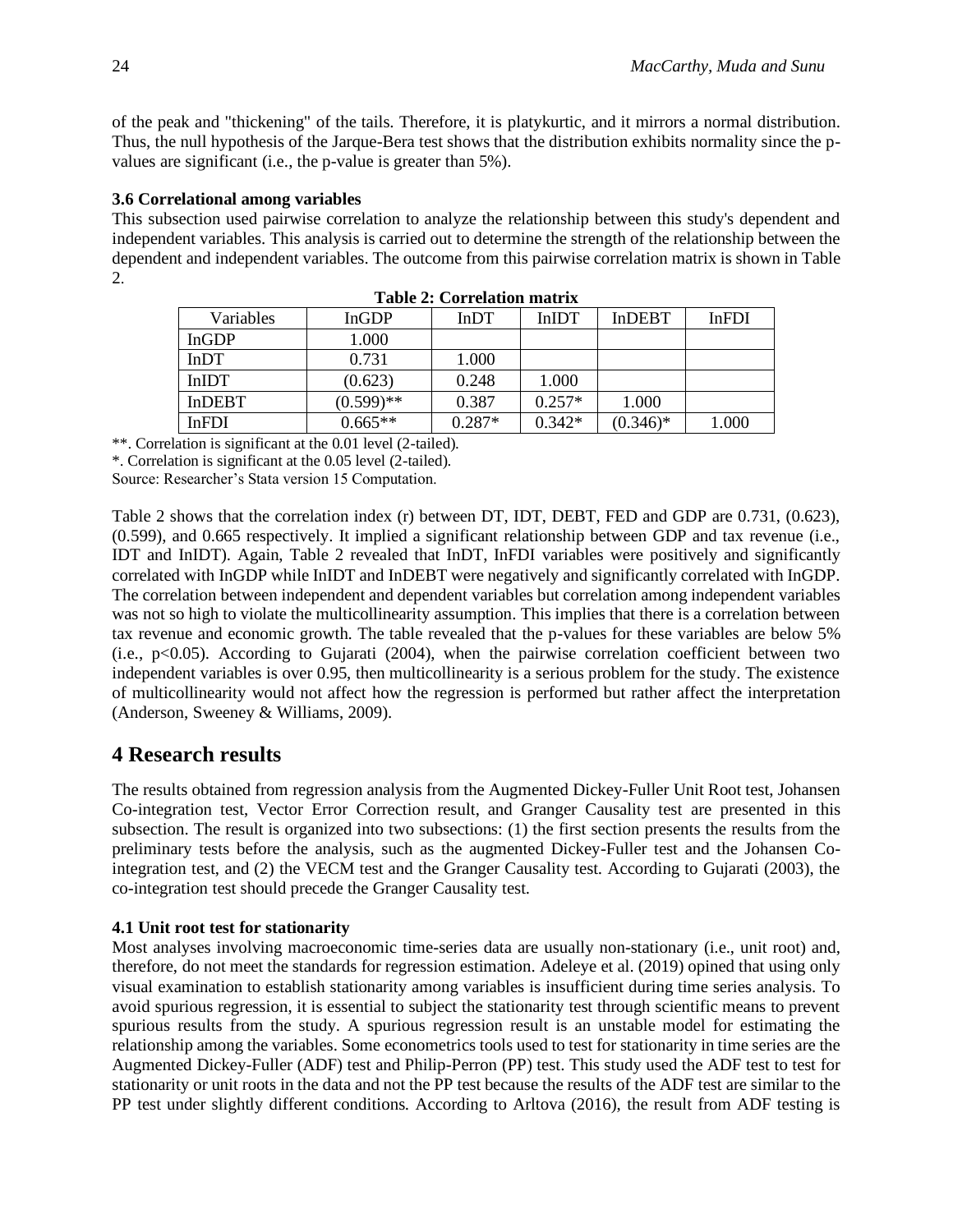more reliable. It gives an excellent effect, especially in the case of small observations, while the PP test is a substitute for concise time series. Therefore, the study settled on ADF as the preferred stationary test in this study. The null hypothesis of the ADF unit root test assumes that the time series is non-stationary. The decision rule for the null hypothesis to be rejected is that the t-statistics value of the ADF unit root test should be greater than the critical value of 1% and 5% at the absolute value. Otherwise, the null hypothesis is not rejected. The result from the ADF test is presented in Table 3.

|               |          | Critical values |          |          | Critical values |          |          |          |              |
|---------------|----------|-----------------|----------|----------|-----------------|----------|----------|----------|--------------|
| Variables     | Level    | 1%              | 5%       | 10%      | 1st Diff        | 1%       | 5%       | 10%      | Order of int |
| <b>InGDP</b>  | $-0.754$ | $-2.567$        | $-1.740$ | $-1.333$ | $-3.958$        | $-2.583$ | $-1.746$ | $-1.337$ | I(1)         |
| <b>InDT</b>   | $-1.295$ | $-2.567$        | $-1.740$ | $-1.333$ | $-3.439$        | $-2.583$ | $-1.746$ | $-1.337$ | I(1)         |
| <b>InIDT</b>  | $-2.474$ | $-2.567$        | $-1.740$ | $-1.333$ | $-2.692$        | $-2.583$ | $-1.746$ | $-1.337$ | I(1)         |
| <b>InDEBT</b> | $-2.229$ | $-2.567$        | $-1.740$ | $-1.333$ | $-6.076$        | $-2.583$ | $-1.746$ | $-1.337$ | I(1)         |
| InFDI         | $-1.202$ | $-2.567$        | $-1.740$ | $-1.333$ | $-3.264$        | $-2.583$ | $-1.746$ | $-1.337$ | I(1)         |

**Table 3: Unit Root Test Results**

Source: Researcher's STATA version 15 Computation

Table 3 shows that the series were non-stationary (i.e., unit root) at the level of 1%, 5%, and 10% and therefore is, the need to convert the variables to become stationary at the first difference (i.e., unit root) at 1%, 5%, and 10% critical values. After the first differencing, the final result shows that all the variables are co-integrated at the first difference I(1) at 1%, 5%, and 10%. This result is consistent with Mathina and Jagongo (2016), who had the dependent and the independent variables at 1%, 5%, and 10% critical values at the first difference. Once the variables are integrated, we can perform the Johansen Co-integration test to establish a long-run relationship between the variables or among the variables. According to Granger (1988), VECM is the most appropriate approach to examining causality among the variables when integrated at I (1).

#### **4.2 Determination of optimal lag length for the model**

The optimal lag number is needed to assess the relationship between tax revenue and economic growth successfully. Liew (2004) opined that selecting an appropriate lag number is a sensitive matter in the lag order selection for a successful time-series analysis.

|  |                       |          |        |       |       | $\overline{\phantom{0}}$ |             |             |             |
|--|-----------------------|----------|--------|-------|-------|--------------------------|-------------|-------------|-------------|
|  | $\mathop{\text{Lag}}$ | LL       | LR     | df    |       | <b>FPE</b>               | AIC         | HQIC        | <b>SBIC</b> |
|  |                       | $-68.10$ |        |       |       | 0.002319                 | $-6.62$     | $-6.62$     | $-6.62$     |
|  |                       | 18.28    | 172.76 | 25.00 | 0.000 | 2.90E-06                 | $-13.44$    | $-13.27$    | $-12.21$    |
|  | ∸                     | 86.99    | $.42*$ | 25.00 | 0.000 | $5.3e-08*$               | $-18.2997*$ | $-17.9587*$ | $-15.83$    |

**Table 4: Results of optimal lag length selector**

Source: Researcher's STATA version 15 Computation

Before the conduct of Johansen Co-integration test, the study needs to test the optimal lag comprehensively using the Akaike Information Criterion (AIC), the Schwarz Bayesian Information n Criterion (SBIC), the Likelihood Ratio (LR), the Final Prediction Error (FPE), and Hannan Quinn Information Criterion (HQIC). The information criterion used to select the appropriate optimal lag follows most of the parameters; in this case, all the LR, FPE, AIC, HQIC, and SBIC showed the same lags of 2. To select the appropriate lag number depending on the Likelihood Ratio (LR) test, the Final Prediction Error (FPE) criterion includes Akaike Information Criterion (AIC), Hannan Quinn Information Criterion (HQIC), and Schwarz Bayesian Information n Criterion (SBIC). Table 4 shows that LR, AIC, FPE, HQIC, and SBIC have two lags, as indicated by the "\*" in Table 4. It implies that the optimal lag selection should be at lag two because the AIC at lag 2 is (18.2997) and lower than the lag of (13.44). This selector suggests a long-run relationship among the variables at lags of two as defined by LR, AIC, FPE, HQIC, and SBIC.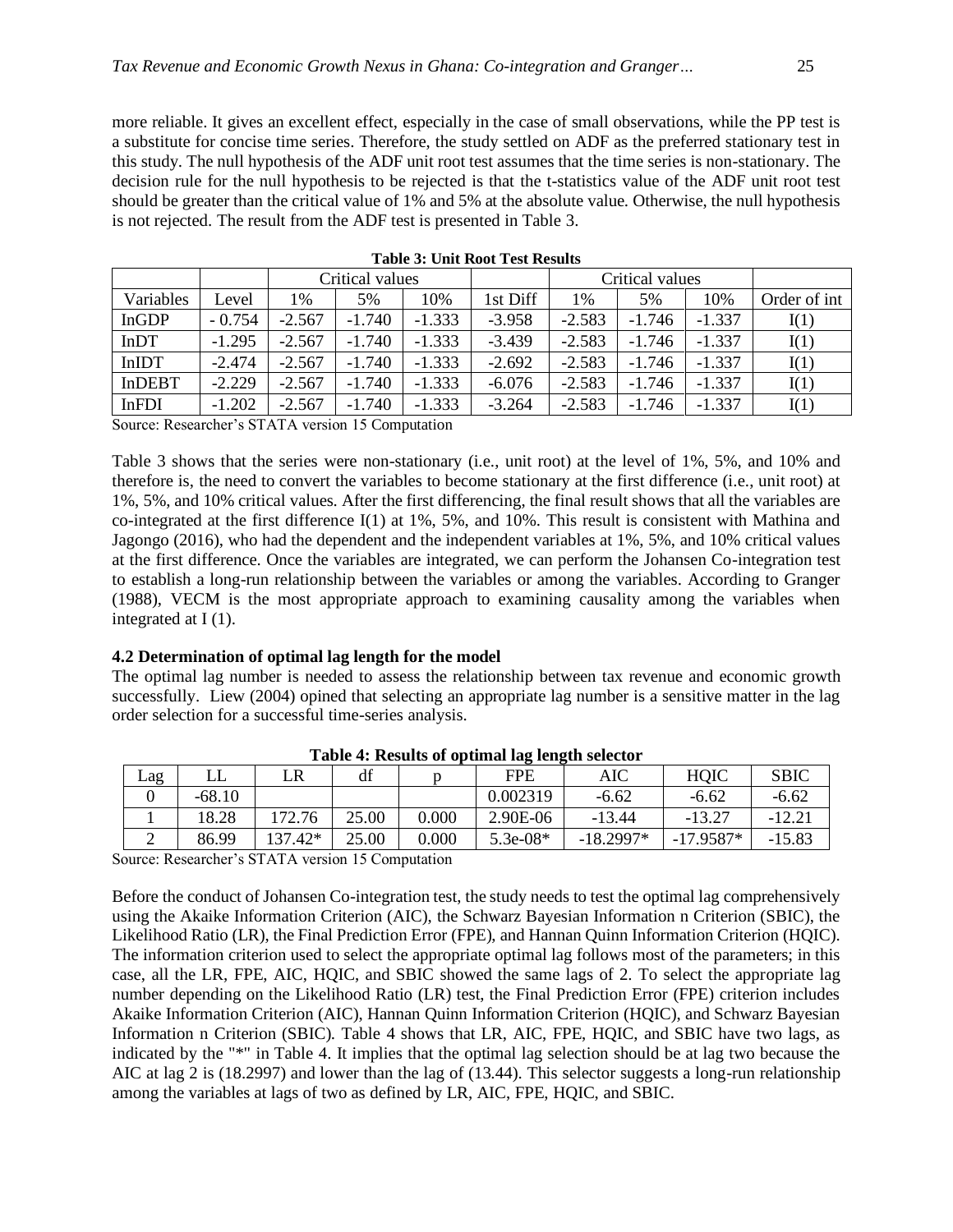# **4.3 Johansen Co-integration analysis**

Johansen Co-integration test is performed to ascertain whether there is a long-run relationship between the model's variables (i.e., dependent, independent, and control variables). A long-term relationship among the variables implies that the variables move together for a long time to remedy the short-term shocks. The Eigenvalue and the trace statistics determine whether the series were co-integrated. The null hypothesis for the co-integration test assumed there is no long-run relationship between the variables for the analysis.

| Rank $(r)$ | Parms | LL           | Eigenvalue | Trace statistics | 5% critical value |
|------------|-------|--------------|------------|------------------|-------------------|
|            | 30    | $-12.018927$ |            | 174.2209         | 68.52             |
|            | 39    | 40.815637    | 0.99718    | 68.5517          | 47.21             |
|            | 46    | 60.7241      | 0.89052    | 28.7348*         | 29.68             |
|            | 51    | 70.149338    | 0.64910    | 9.8843           | 15.41             |
| 4          | 54    | 73.221014    | 0.28915    | 3.7410           | 3.76              |
|            | 55    | 75.091502    | 0.18766    |                  |                   |

| Table 5: Johansen Tests for Co-integration |  |  |
|--------------------------------------------|--|--|
|--------------------------------------------|--|--|

Source: Researcher's STATA version 15 Computation

The decision criterion to reject the null hypothesis is for the value of the trace statistics to be lower than the 5% critical value of the test result. Even if the variables deviate from each other in the short run, they tend to come back to the trend in the long run. The result from the Johansen co-integration test is presented in Table 5. Table 5 shows the information generated on the variables, the trend specification, and the number of lags included in the model. It shows the possible numbers of co-integration equations. The first null hypothesis at a rank (r) zero is rejected at a 5% significance level because the trace statistics value of 174.2209 is greater than the 5% critical value of 68.52 at a 5% significance value. The second null hypothesis at a rank (r) one is also rejected because the trace statistics value of 68.5517 is greater than the 5% critical value of 47.21 at a 5% significance value. However, the third null hypothesis at a rank (r) is not rejected because the trace statistics value of 28.7348 is lower than the 5% critical value of 29.68. Table 5 indicates more than one co-integration among the variables since the trace statistics are less than the 5% critical value for the rank (r) at three, and four are also co-integrated. The "\*" at the trace statistic at a rank (r) suggests a co-integrating equation based on Johansen's multiple-trace statistics procedure. The null hypothesis of no co-integration among the series reject at a 5% significance level. Therefore, there is a cointegration relationship between direct tax revenue, indirect tax revenue, debt, foreign direct investment, and economic growth. Once co-integration was established, the Vector Error Correction Model (VECM) was the most suitable econometric tool to analyze causality between the variables.

# **4.4 Diagnostic checks**

The study performed normality, autocorrelation, and heteroskedasticity tests to ensure the VECM was correctly specified for the analyses. The test provides the needed confidence that the model is suitable for examining the relationship between the variables so that the study can infer the outcome.

| Diagnostic tests          | Specification                                                                                                              | <b>Results</b>                      | Conclusion            |
|---------------------------|----------------------------------------------------------------------------------------------------------------------------|-------------------------------------|-----------------------|
| Jarque-Bera               | Normality                                                                                                                  | Chi(4)=13.864, and p-value= $0.973$ | Normality present     |
| <b>Brusech-Godfrey LM</b> | Autocorrelation                                                                                                            | Chi(4)= 2.35, and p-value= $0.326$  | No autocorrelation    |
| Brusech-Pagan             | Heteroscedasticity                                                                                                         | Chi(4)= 2.71, and p-value= $0.321$  | No heteroskedasticity |
| <b>Ramsey RESET</b>       | <b>Omitted variables</b>                                                                                                   | $Chi(4)=0.442$ , and p-value= 0.975 | No omitted variables  |
| $\sim$ $\sim$ $\sim$      | (0.000)<br>the contract of the contract of the contract of the contract of the contract of the contract of the contract of |                                     |                       |

**Table 6: Model diagnostic checks and stability test**

Source: Source: Researchers' computation (2022)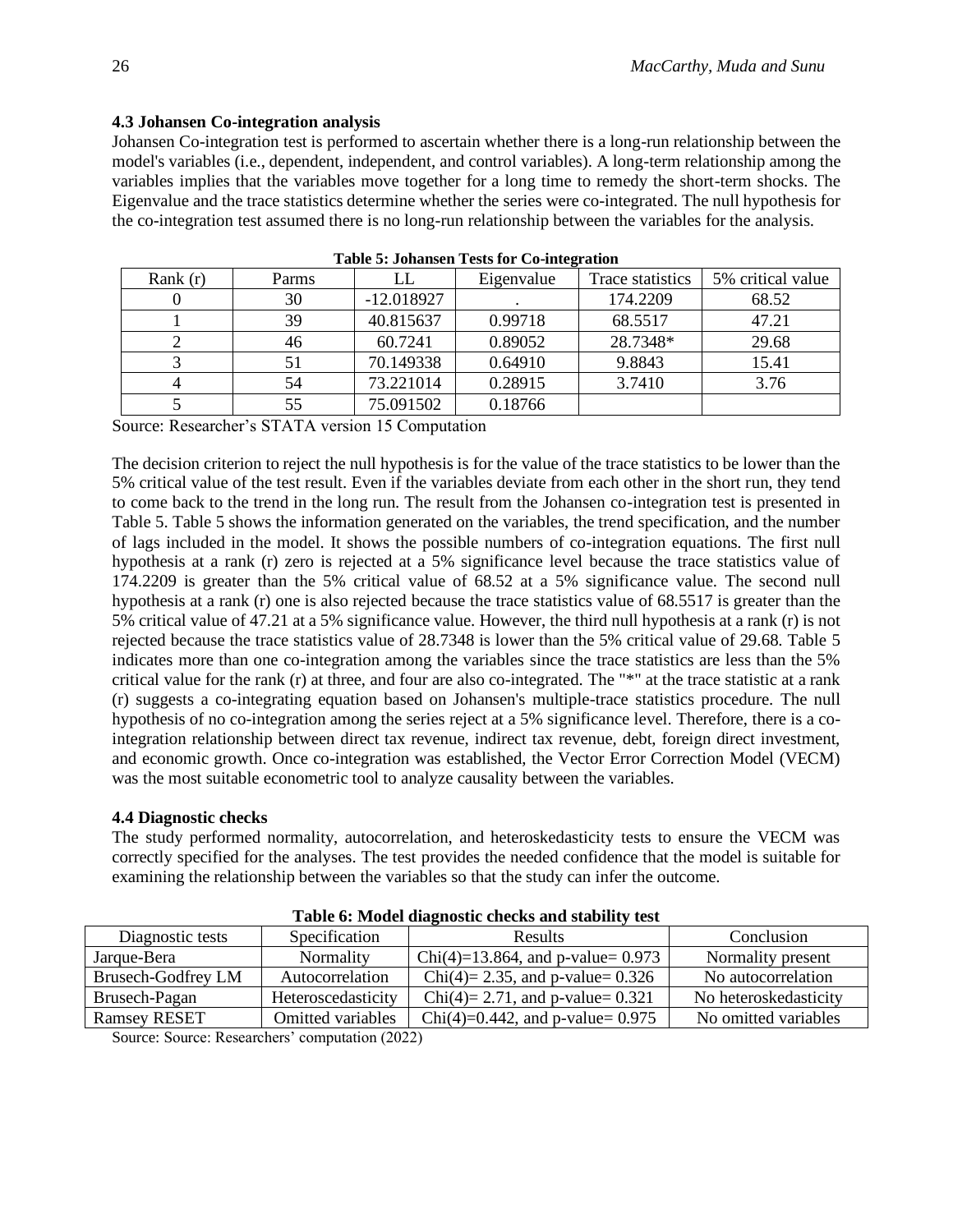Table 6 shows that all the assumptions: normality, autocorrelation, and heteroskedasticity tests, were well specified and not violated. Finally, the model stability revealed the model is stable, and the functional form is reliable and rightly established for the goodness of fit.

#### **4.5 Vector error correction model result**

Once co-integration is established among the variables InGDP, InDT, InIDT, InDEBT, and InFDI, these variables have a long-run relationship over the entire period, despite the potential deviation from equilibrium levels in the short-run, or the variables might converge towards an equilibrium. The section is divided into three sub-sections: The Long-run Causality Result, Short-run Causality Result, and Grangercausality test results.

#### **4.5.1 The Long-run Causality Result**

The long-run causality result is obtained from the Johansen Normalisation Restriction (Results of cointegration equation). It provides information on the error correction term (ECT). It allows the coefficients in the VECM to express the relationship between the dependent variable (InGDP) and the independent variables (InDT, InIDT, InDEBT, and InFDI) in the co-integrating equation. The \_ce1 shown in the first column of Table 7 represents the error correction term (ECT), or the adjustment matrix of the model is statistically significant because all the p-values are less than 5% (i.e.,  $p<0.05$ ). Therefore, the overall model, the coefficients, the standard errors, Z- statistics, and 95% confidence intervals of the variables were wellfit for the analysis.

| Beta          | Coef.   | Std. Err. | Z-statistics | P >  z | [95% Conf. Interval]   |          |
|---------------|---------|-----------|--------------|--------|------------------------|----------|
| _ce1          |         |           |              |        |                        |          |
| <b>InGDP</b>  |         |           |              |        | $\bullet$<br>$\bullet$ |          |
| <b>InDT</b>   | (0.339) | 0.4212    | (0.798)      | 0.000  | (0.5365)               | (0.1768) |
| InIDT         | 0.368   | 0.3808    | 0.967        | 0.000  | 1.426                  | 0.4129   |
| <b>InDEBT</b> | 0.638   | 0.1710    | (3.73)       | 0.001  | 0.3648                 | (0.9620) |
| InFDI         | (0.252) | 0.0545    | (4.62)       | 0.000  | (0.3211)               | (0.1913) |
| cons          | (2.334) |           |              |        | $\bullet$              |          |

**Table 7: Johansen Normalization Restriction (The Long Run Results)**

Source: Researcher's STATA version 15 Computation

Table 7 shows the signs, the directions, and the estimates of the coefficients of the independent variables on the dependent variable in the long run. Again, the coefficients of the independent variables were statistically significant in the long run since the p-values were less than 5% since p-values are less than 5% level. To generate the co-integration equation from Table 7, the Identified coefficients are the dependent variable, and the economic growth (InGDP) is constrained. However, since the results are normalized on the InGDP, the long-run coefficient signs are reversed to enable accurate and meaningful interpretation. To interpret the coefficients of the outcome, the signs of the coefficients are changed in the long-run to allow correct and meaningful interpretation, as shown through equations (5) to (6). It exhibits strong support from a co-integrating equation such that the error correction term into stationary series in equation (6):

$$
ECT_{t-1} = [1.00lnGDP_{t-1} - 0.339lnDT_{t-1} + 0.368lnIDT_{t-1} + 0.638lnDEBT_{t-1} - 0.252lnFDI_{t-1} - 2.334]
$$
 (5)

To normalize equation (5) to the stationary series equation, the value 1 (one) in the second column and third row on Table 7 is moved to the LHS to change the estimate signs are shown in equation (6):

$$
InGDP_{t-1} = 2.334 + 0.339InDT_{t-1} - 0.368InIDT_{t-1} - 0.638InDEBT_{t-1} + 0.252InFDI_{t-1} + ECT_{t-1}
$$
 (6)

The equation (6) can be explained as a one-percentage-point increase of direct tax revenue, and foreign direct investment will cause an increase of one-percentage-point in the economic growth of 0.339 and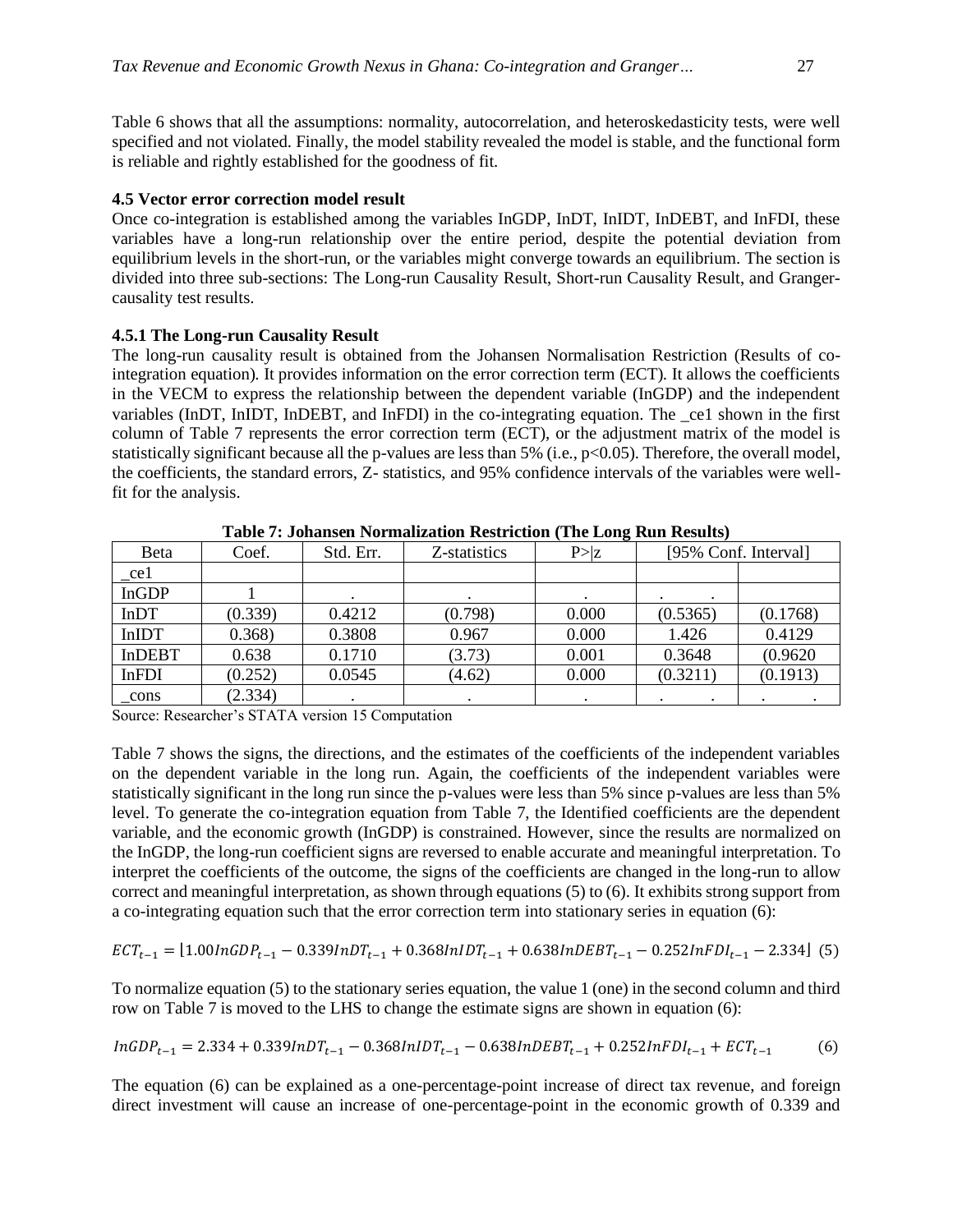0.252, respectively. At the same time, a one-percentage-point increase in indirect tax revenue and debt will cause a decrease of one percentage point in the economic growth of (0.368) and (0.638), respectively. This finding is consistent with Macek (2017), Rahul (2015), and Stoilova and Patonov (2012), who concluded that direct tax has a positive effect on economic growth and indirect tax has a negative impact on economic growth. However, this outcome contradicts Ogundana (2017) findings, which concluded a positive relationship between indirect tax and economic growth. Considering the negative consequence of income inequalities, the cause of imported inflation on the economy, etc., this study does not consider this approach based on the empirical evidence deduced from the result. Instead, the government should aim to remove the barriers to direct tax collection and broaden the tax net by roping in the non-formal considered underground economy to contribute more tax to the economy. This implies direct tax revenue and indirect tax revenue have asymmetric effects on economic growth in the long run, on the average ceteris paribus.

# **4.5.2 Short-run Causality and ECM Result**

The short-run causality and the ECM test were performed to assess the short-run relationship between the independent and control variables and independent and dependent variables. When the variables are cointegration, then the variables in the relationship can specify the error correction term (ECT) to capture both the short-run and long-run relationships (Bannerjee et al., 1998; Engle & Granger, 1991). The ECT should be negative and statistically significant if the model can correct any of the shocks in the short run and can update any of the shocks in the short run in the long run. The result from the VECM is usually taken at the first difference of the variables, as represented by D\_ (InGDP), D\_ (InDT), D\_ (InIDT), D\_ (InDEDT), and D (InFDI) in Table 8.

|                     | $D($ InGDP $)$ | $D($ In $DT)$ | $D($ InIDT $)$ | $D($ In $DEBT)$ | D(InfDI)      |
|---------------------|----------------|---------------|----------------|-----------------|---------------|
| $CointEq(-1)$       | $(0.614)$ ***  | $(0.342)$ **  | (0.033)        | $(0.494)$ **    | $(0.539)$ *** |
|                     | $[-1.914]$     | [0.026]       | $[-7.089]$     | $[-4.953]$      | $[-2.743]$    |
| $D($ InGPD (-1))    | $0.260**$      | $0.024*$      | (0.017)        | $(0.021)$ *     | $(0.021)$ *** |
|                     | [1.562]        | [0.013]       | $[-1.246]$     | $[-0.402]$      | $[-0.402]$    |
| $D($ In $DT(1)$ )   | $0.302***$     | $0.210*$      | (0.068)        | $(0.806)*$      | $(0.806)$ **  |
|                     | [0.811]        | [0.301]       | $[-0.221]$     | $[-0.697]$      | $[-0.697]$    |
| $D( InIDT(-1))$     | $0.241***$     | $(0.195)$ **  | 0.602          | $0.217*$        | $0.217*$      |
|                     | [0.764]        | [0.258]       | [2.286]        | [0.219]         | [0.219]       |
| $D($ In $DEBT(-1))$ | $(1.037)$ ***  | $(0.015)*$    | (0.064)        | (0.060)         | $(0.060)*$    |
|                     | $[-1.047]$     | [0.080]       | $[-0.789]$     | $[-0.196]$      | $[-0.196]$    |
| $D(InfDI(-1))$      | 2.990 ***      | $0.024***$    | $(0.122)$ **   | $(0.373)$ **    | $(0.373)$ *** |
|                     | [2.030]        | [0.119]       | $[-1.005]$     | $[-0.816]$      | $[-0.816]$    |
| Constant            | $(0.020)$ ***  | 0.287         | 0.091          | $0.104***$      | 0.104         |
|                     | $[-0.016]$     | [0.975]       | [0.916]        | [0.277]         | [0.277]       |
| $R^2$               | 0.8609         | 0.8939        | 0.866          | 0.2963          | 0.6102        |
| Log-likelihood      | 360.995        |               |                |                 |               |
| <b>AIC</b>          | $-34.629$      |               |                |                 |               |
| <b>BIC</b>          | $-31.037$      |               |                |                 |               |

**Table 8: Short-run Causality Estimates and ECM Results**

\*\*\*, \*\*, and \* denote rejection of the null hypothesis at the 1%, 5%, and 10% significance levels, respectively. t- Statistics are provided in square brackets.

Source: Researcher's Stata version 15 Computation.

There is a need to use the error correctio n model (ECM) to construct the dynamic relationship between the variables for the model once co-integration is established. The purpose of the ECM is to integrate the shortrun behavior of tax revenue into its long-run behavior and to indicate the speed of adjustment from the short run to the long run (Gujarati & Porter, 2009). The coefficient of the ECM must be negative and statistically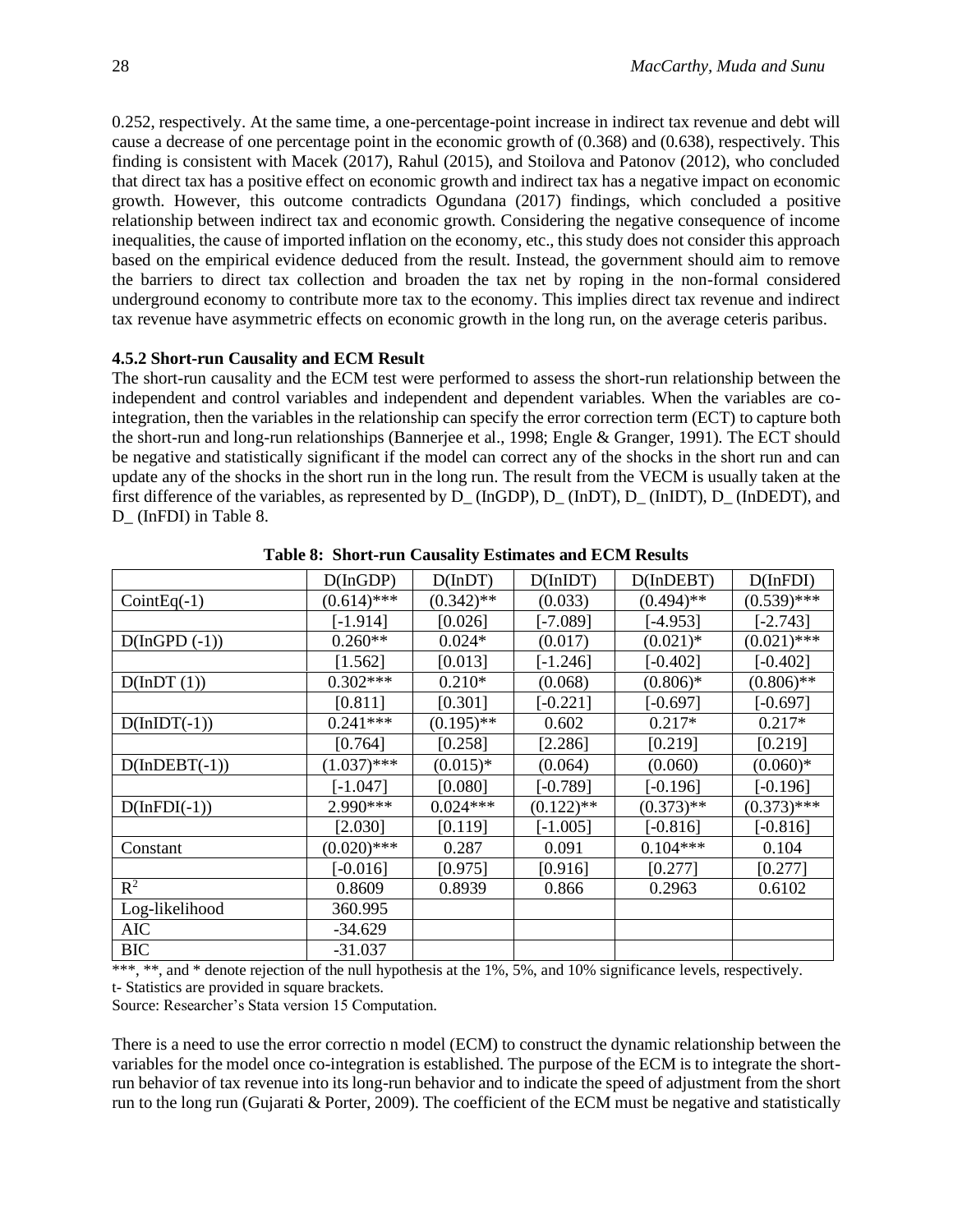significant to reveal the presence of a long-run causal relationship between the variables. Table 8 shows that the short-run error correction mechanism exists, and it is represented as CointEq(-1) in the first row of Short-run Causality Estimates and ECM Results. Since the coefficient of the ECT is negative and significant at a 1% level of significance. That is,  $[i.e., the coefficient is (0.614), p-value =0.000]$ , implying the model can restore 61.4% from the short-run disequilibrium to the long run and explain the relationship between the dependent and the independent in Ghana that can be corrected within the current year. Therefore, the model possesses a suitable error correction term of about 61.4% certainty that the shocks in the current period (short-run) can adjust or converges to the long-run equilibrium. Therefore, the model possesses a suitable error correction term of about 61.4% certainty that the shocks in the current period (short-run) can adjust or converges to the long-run equilibrium.

A careful look at the relationship between tax revenue on economic growth in the short-run shows that there is a significant statistical relationship between D\_ (InDT), D\_ (InIDT), D\_ (InDEBT), D\_ (InFDI), and the D\_ (InGDP) regression at lag one since the p-value is less than 5%. Furthermore, the short-run causal relationship is implied when the t-statistics of the coefficients of the independent variables are significant (i.e., when the p-values are less than 5%). Table to shows that, in the short-run coefficients between the direct tax revenue represented by  $D_{(InDT (1))}$  is positively related to economic growth  $D_{In(GDP(-1))}$ , and it is statistically significant at 5% probability level. This implies that all things remaining equal, a percentage-point increase in direct tax is associated with 0.302% of economic growth. However, the shortrun coefficients between the indirect tax revenue represented by  $D_{\text{I}}(InIDT(1))$  are negatively related to economic growth D\_In(GDP(-1)), and it is statistically significant at 5% probability level. This implies that all things remaining equal, a percentage-point increase in indirect tax is associated with a decrease of 0.241% in economic growth. It meant that direct tax revenue and indirect tax revenue have an asymmetric relationship on economic growth and can affect economic growth at a 5% significant level. This outcome is consistent with previous literature ((Rahul, 2015), which concluded that government should reduce the proportion of indirect tax contribution to total tax revenue to increase economic growth and vice versa.

**4.5.3 Wald Test Result**

The Wald test aims to determine whether the variables contribute significantly to the short-run causality of the model. The Wald test computes the variables presented in Table 9. The Chi-square of the Wald test is used to identify short-run causality among the variables in the model. The null hypothesis of the Wald test assumes no short-run causality in the model.

|               | <b>Short Run Asymmetry</b> |       |  |  |  |  |  |
|---------------|----------------------------|-------|--|--|--|--|--|
| Variables     | Chi-square $(2)$           | Prob. |  |  |  |  |  |
| <b>InDT</b>   | 17.2                       | 0.002 |  |  |  |  |  |
| <b>InIDT</b>  | 16.9                       | 0.000 |  |  |  |  |  |
| <b>InDEBT</b> | 13.52                      | 0.000 |  |  |  |  |  |
| InFDI         | 12 97                      | 0.001 |  |  |  |  |  |

**Table 9: Results of the Wald Test Statistics for Short Run Causality**

Source: Researchers' computation (2022)

Table 9 shows the result of the Wald test. The Chi-square value and the p-values associated with the Chisquare at two degrees of freedom. The null hypothesis of no causality between independent and dependent variables is rejected since the p-values are less than 5%. The study concludes that there is short-run causality for InDT, InIDT, InDEBT, and InFDI. Therefore, the variables are significant and contribute to the shortrun causality of the model fit.

#### **4.5.4 Granger-causality test**

In addition to assessing the long-run and short-run relationships between the variables, the study used the Granger Causality test to determine the direction of causality among the variables. Granger Causality test is preferred to other regression tests because used to detect the lagged relationships of the series. In the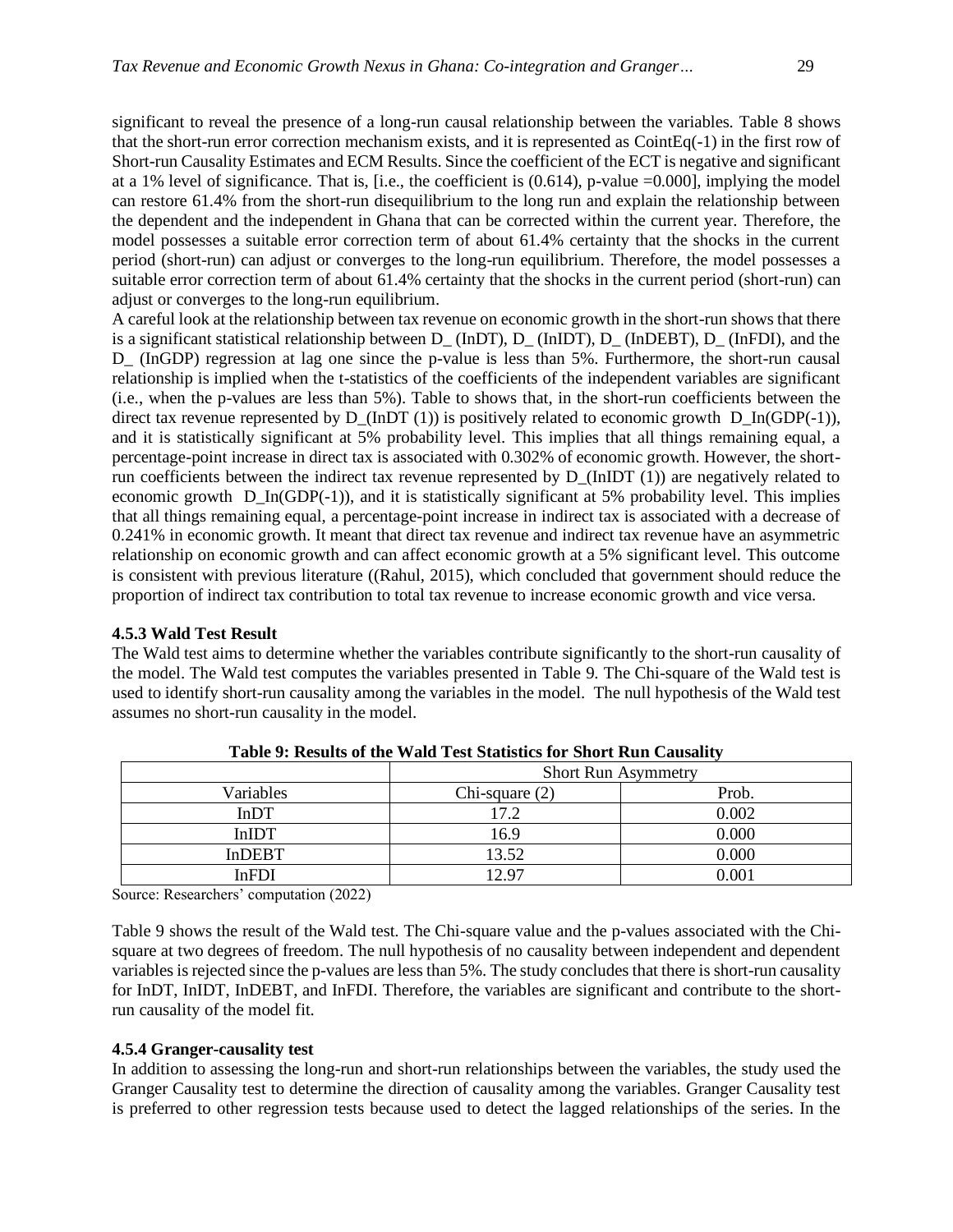usual sense, Granger's non-causality has more to do with prediction and causation. It is on the premise that the past can cause/predict the future, but the future cannot cause/predict the past. The result of the Grangercausality test is presented in Table 10 and confirms the short-run relationship among the variables and indicates the direction of causality among the series variables.

| Null hypothesis (Ho)                | F-Stat. | Prob  | Conclusion         |
|-------------------------------------|---------|-------|--------------------|
| InGDP des not Granger-cause InDT    | 1.719   | 0.423 | H0 is not Rejected |
| InDT does not Granger-cause InGDP   | 64.829  | 0.000 | H0 is Rejected     |
| InGDP does not Granger-cause InIDT  | 5.876   | 0.183 | H0 is not Rejected |
| InIDT does not Granger-causes InGDP | 61.898  | 0.000 | H0 is Rejected     |
| InGDP does not Granger-cause        | 0.267   | 0.875 | H0 is not Rejected |
| <b>InDEBT</b>                       |         |       |                    |
| InDEBT does not Granger-cause       | 143.220 | 0.000 | H0 is Rejected     |
| <b>InGDP</b>                        |         |       |                    |
| InGDP does not Granger-cause InFDI  | 0.891   | 0.641 | H0 is not Rejected |
| InFDI does not Granger-cause InGDP  | 65.293  | 0.000 | H0 is Rejected     |

| <b>Table 10: Granger Causality Wald tests</b> |  |  |  |  |  |
|-----------------------------------------------|--|--|--|--|--|
|-----------------------------------------------|--|--|--|--|--|

Source: Researchers' computation (2022)

Table 10 provides the empirical evidence needed to accept or reject the null hypothesis of Granger Causality between the independent variables (InDT, InIDT, InDEBT, and InFDI) and the dependent variable (InGDP). The null hypotheses that InDT, InIDT, InDEBT and InFDI do not Granger-cause InGDP is rejected because the p-values were below 5% confidence level but the study failed to reject the reverse that economic growth (InGDP) on direct tax revenue (InDT), indirect tax revenue (InIDT), debt (InDEBT) and foreign direct investment (InFDI) because the p-values were above 5%, that is (p-value=0.423), (pvalue=0.183), (p-value=0.875), and (p-value=0.641) for indirect tax revenue (InIDT), debt (InDEBT) and foreign direct investment (InFDI) respectively. In other words, direct tax revenue, indirect tax revenue, debt, and foreign direct investment influenced economic growth and not the other way around. Therefore, there is a unidirectional causality among the variables. This outcome of unidirectional causal flow from tax revenue to economic growth is consistent with the conclusion drawn by Owusu-Gyimah (2015), Takumah and Iyke (2017), and Egbunike et al. (2018). It implies that tax revenue is affected by economic growth and not vice versa.

# **4.6 Discussion of the results**

In the long run, the study observed a statistically significant relationship between the independent and control variables (InDT, InIDT, InDEBT, and InFDI) and InGDP, as shown in Table 7, since the p-values were lesser than 5%. The coefficient between InDT and InGDP, in the long run, was 0.339, and it implies that a 1% increase in direct tax revenue (InDT) increases economic growth (InGDP) by 0.339%. This finding is consistent with Macek (2017), Rahul (2015), and Stoilova and Patonov (2012), who concluded that direct tax revenue has a positive effect on economic growth. The outcome suggests that direct tax is systematically associated with economic growth in the long run. Therefore, based on Table 7, the study failed to reject the null hypothesis (H01) and concludes that direct tax (InDT) has a significant relationship or can positively influence economic growth. Secondly, in the long run, the coefficient between InIDT and InGDP was 0.368, and it implies that a 1% increase in indirect tax revenue (InIDT) decreases economic growth (InGDP) by 0.368%. A 1% increase in indirect tax revenue (InIDT) decreases economic growth (InGDP). The main reason indirect tax causes negative growth is the shrinking effect on production (Stoilova & Patonov, 2012). An aggressive indirect tax policy can cause inflation for a country that imports a substantial amount of fuel and machinery from outside to support the substitution agenda of the government of Ghana. Inflation may cause investors uncertainties leading to lost foreign direct investment. This finding is consistent with Macek (2017), Ahmad, Sial, Ahmad (2018), and Rahul (2015), who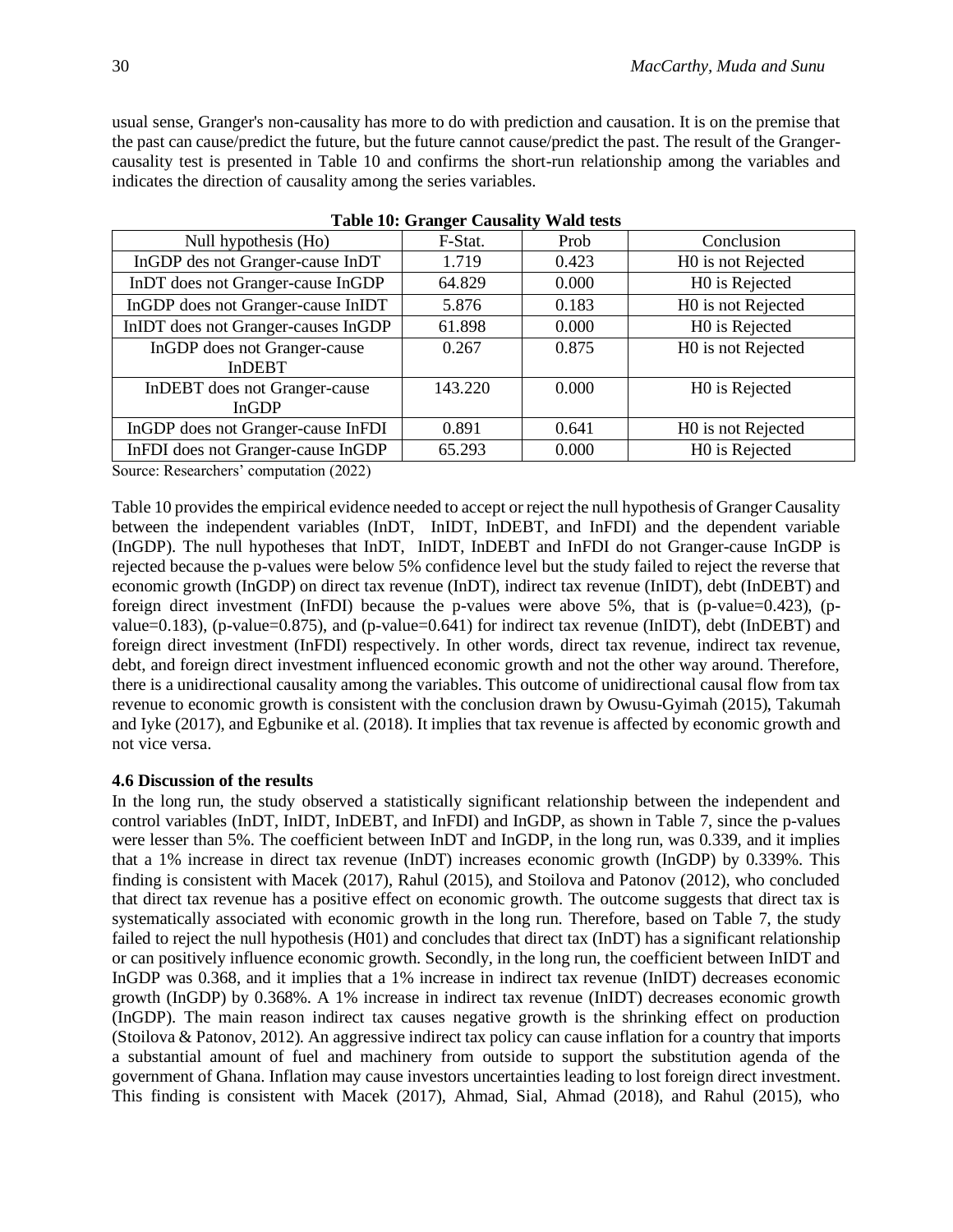concluded that indirect tax has an adverse or negative effect on economic growth in the long run. Therefore, based on this result and the explanation, the study failed to reject the null hypothesis (H02) and concludes that indirect tax (InIDT) has a significant relationship or can negatively influence economic growth in the long run. Furthermore, the coefficient between InDEBT and InGDP, in the long run, was (0.638), and it implies that a 1% increase in direct tax revenue (InDEBT) will decrease economic growth (InGDP) by 0.638%. The finding is consistent with Fosu (1996), Egert (2015), and Anning et al. (2016), who opined that debt is a problem for the economic growth in Ghana. Therefore, the government should take steps to reduce the levels to support economic growth in Ghana. Finally, the coefficient between InFDI and InGDP, in the long run, was 0.252. It implies that a 1% increase in foreign direct investment (InFDI) will positively increase economic growth (InGDP) by 0.252 in the long run. The finding is consistent with Diego (2006), who opined that foreign direct investment could boost economic growth positively in the long run. It implies that foreign direct investment can cause economic growth in the long run. The positive effect of FDI reestablished that Ghana has benefited positively from the spill-over effect of foreign investors in the country. Again, Table 8 shows that in the short-run, D  $(InDT)$  and D  $(InIDT)$  as the first difference indirect tax revenue and indirect tax revenue, respectively. The coefficient between D\_ (InDT) and D\_ (InIDT) in the short-run was 0.302, and it implies that a 1% increase in direct tax revenue (InDT) increases economic growth (InGDP) by 0.302% in the the the short run. This outcome is consistent with previous studies by Ogbonna and Ebimobowei (2012), Ogundana et al. (2017), Rahul (2015), and Takumah (2014). Therefore, the study failed to reject the null hypothesis (H03) and concludes that direct tax (InDT) has a significant relationship or can influence economic growth positively in the short run. Furthermore, **t**he coefficient between InIDT and InGDP in the short-run was (0.241), and it implies that a 1% increase in indirect tax revenue (InIDT) decreases economic growth (InGDP) by 0.241% in the short run. Therefore, the study failed to reject the null hypothesis (H04) and concludes that indirect tax (InIDT) has a significant relationship or can influence economic growth negatively in the short run.

# **5 Conclusions and recommendations**

The paper aims to assess the short-run and long-run relationship between tax revenue and economic growth. The result of the Johansen co-integration test revealed the series are integrated at I (1), suggesting the VECM approach and Granger causality as the most appropriate econometrics tools to investigate the effects of the long-run and short-run relationship between direct tax revenue, indirect tax revenue,,, and economic growth. The study infers long-run and short-run causality between the variables using the Johansen Cointegration and Wald tests. Again, the outcome from the Granger Causality test revealed that there is unidirectional causality between direct tax and indirect tax revenues, debt, and foreign direct investment in economic growth. This outcome is consistent with economic growth theory and other empirical predictions. Apart from tax revenues, the study found that other macroeconomic variables such as debt and foreign direct investment affect economic growth in both the short and long.

The study makes three recommendations to government tax policymakers based on the findings from this study: (1) The government should restructure the current direct tax system to increase the contribution of the direct tax revenue to the total tax revenue mix and reduce the ratio of indirect tax revenue contributions to the total tax revenue. (2) The government's effort to mobilising more tax revenue should be directed at direct tax revenue rather than indirect tax revenue. (3) The tax authorities should reduce all administrative bottlenecks impeding direct revenue collection and introduce e-filing to maximize direct tax revenue to the state. (4) There should be a concerted effort to expand the tax base rather than increasing the marginal rate of tax of direct tax to avoid tax evasion and profit shifting of individuals and companies. Finally, the tax authority should reduce the corporate tax rate for Small and Medium-sized Enterprises as an incentive to promote new enterprises and improve production and business capacity. Finally, government tax policy on direct tax should aim at roping in more taxpayers, especially in the non-formal sector of the economy, rather than increasing the tax rate to increase indirect tax revenue in Ghana. There are two main limitations to this study. The first limitation identified for this study is the scarcity and reliability of data availability in developing countries like Ghana. For that matter, the study focused on data from 1985 to 2019. The second limitation is based on the fact that only direct tax (DT), indirect tax (IDT), Debt (DEBT), and foreign direct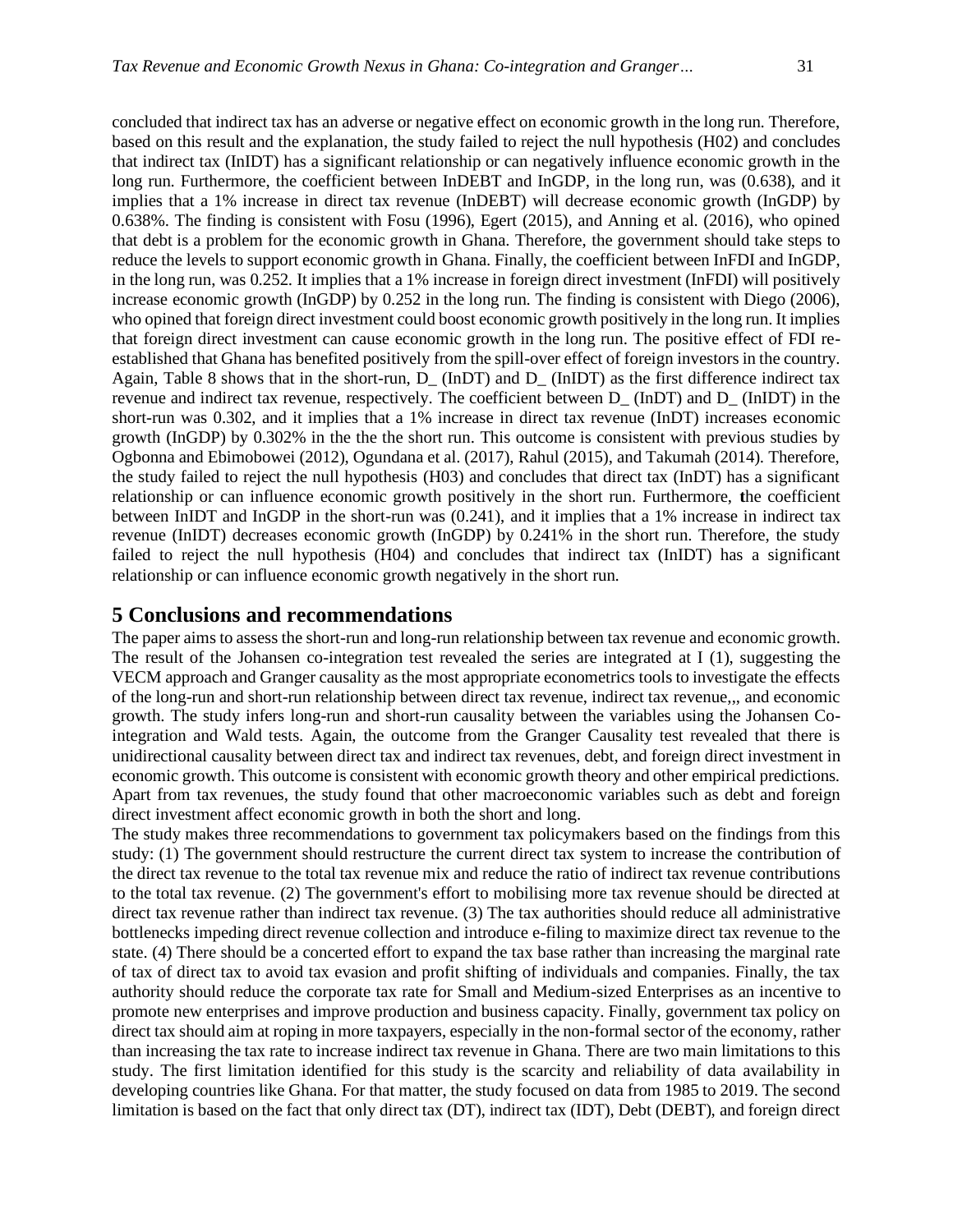investment (FDI) is the macroeconomic variables used as independent variables for the analysis. It is a known fact that capital flight and grants can also influence economic growth. Therefore, future research should assess the effect of capital flight and its contributions to economic growth.

# **References**

- Ackah, I., and Adu, F. (2014). Government expenditures and economic growth dynamics in Ghana. International Journal of Economics and Empirical Research, 2(5), 180-190.
- Adefeso, H., Egbetunde, T., and Alley, I. (2013). Stock Market Development and Growth in Nigeria: A Causal Analysis. Arabian Journal of Business and Management Review, 2(6).
- Adeleye, N., Ogundipe, A.A., Ogundipe, O., Ogunrinola,. I., and Adediran, O. (2019). Internal and External drivers of Inflation in Nigeria, Banks Bank Systems, 14(4), 206-218.
- Adereti, S. A., Adesina, J. A., and Sanni, M. R. (2011). Value Added Tax and Economic Growth in Nigeria. European Journal of Humanities and Social Sciences, 10(1), 456-471.
- Adusei, M. (2013). Finance-growth nexus in Africa: A generalized panel method of moments (GMM) Analysis. AsianEconomicandFinancialReview, 3(10),1314-1324.
- Ahmad, S., Sial, M. H., and Ahmad, N. (2018). Indirect taxes and economic growth: An empirical analysis of Pakistan. Pakistan Journal of Applied Economics, 28(1), 65-81. DOI: 10.21859/eulawrev-08062
- Ali-Nakyea, A. (2006). Taxation in Ghana: Principles, Practice and Planning. Accra, Ghana: Black Mask Limited.
- Anderson, D. R., Sweeney, D.T., and Williams, T.A. (2009). Statistics for Business and Economics. New York: West Publishing Company.
- Anning, L., Ofori, C., and Affum, E. (2016). The impact of government on the economic growth of Ghana: A time-series analysis from 1990 - 2015. International Journal of Innovation and Economic Development, 2(5), 31-39.
- Arltova, M. (2016). Statistica. Praque, Czech Republic: University of Economics.
- Barro, R. (1990). Government spending in a simple model of endogenous growth. Journal of Political Economy, 98(5), 26-50.
- Barro, R.J., and Redlick, C.J. (2011). Macroeconomic effects from government purchases and taxes, the quarterly Journal of Economics, 126(1), 51-102.
- Bhanumurthy, N.R., and Mitra, A. (2004). Economic Growth, Poverty, and Inequality in Indian States in the Pre-reform and Reform Periods. Asian development review, 21(2), 1-27.
- Bloom, D., and Canning, D. (2001). The health and Poverty of Nations: From theory to practice. Paper presented at the Pan American Health Organisation.
- Bukie, O.H., Adejumo, O.T., and Edame, G.E. (2013). The effects of tax revenue on economic growth of Nigeria. International Journal of Humanities and Social Science, 2(6), 16-26.
- Clements, B., R., Bhattacharya, M. R.., and Nguyen, T. Q .(2003). External debt, public investment, and growth in low-income countries (No. 3-249). International Monetary Fund. Cottarelli, C. (2011). Revenue Mobilisation in Developing Countries, International Monetary Fund Paper, 1-85.
- Dackehag, M., and Hansson, A. (2012). Taxation of Income and Economic Growth: An Empirical Analysis of 25 Rich OECD Countries. Lund University Department of Economics. Working Paper No 6.
- Diego, V. (2006). The Effect of Foreign Direct Investment on Tax Revenue in Latin America: Are the Facts in Accord with the Conventional Wisdom?, A&M University Working Paper, Texas.
- Duasa, J. (2007). Determinants of Malaysian trade balance: an ARDL bound testing approach. Global Economic Review,36(1), 89-102.
- Edame, G. E., and Okoi, W. W. (2014). The impact of taxation on investment and economic development in Nigeria, Academic Journal of Interdisciplinary Studies, 3(4), 209-218
- Egbunike, C. F., and Okerekeoti, C. U. (2018). Macroeconomic factors, firm characteristics and financial performance. Asian Journal of Accounting Research, 3(2), 142–168. [https://doi.org/10.1108/ajar-09-](https://doi.org/10.1108/ajar-09-2018-0029) [2018-0029](https://doi.org/10.1108/ajar-09-2018-0029)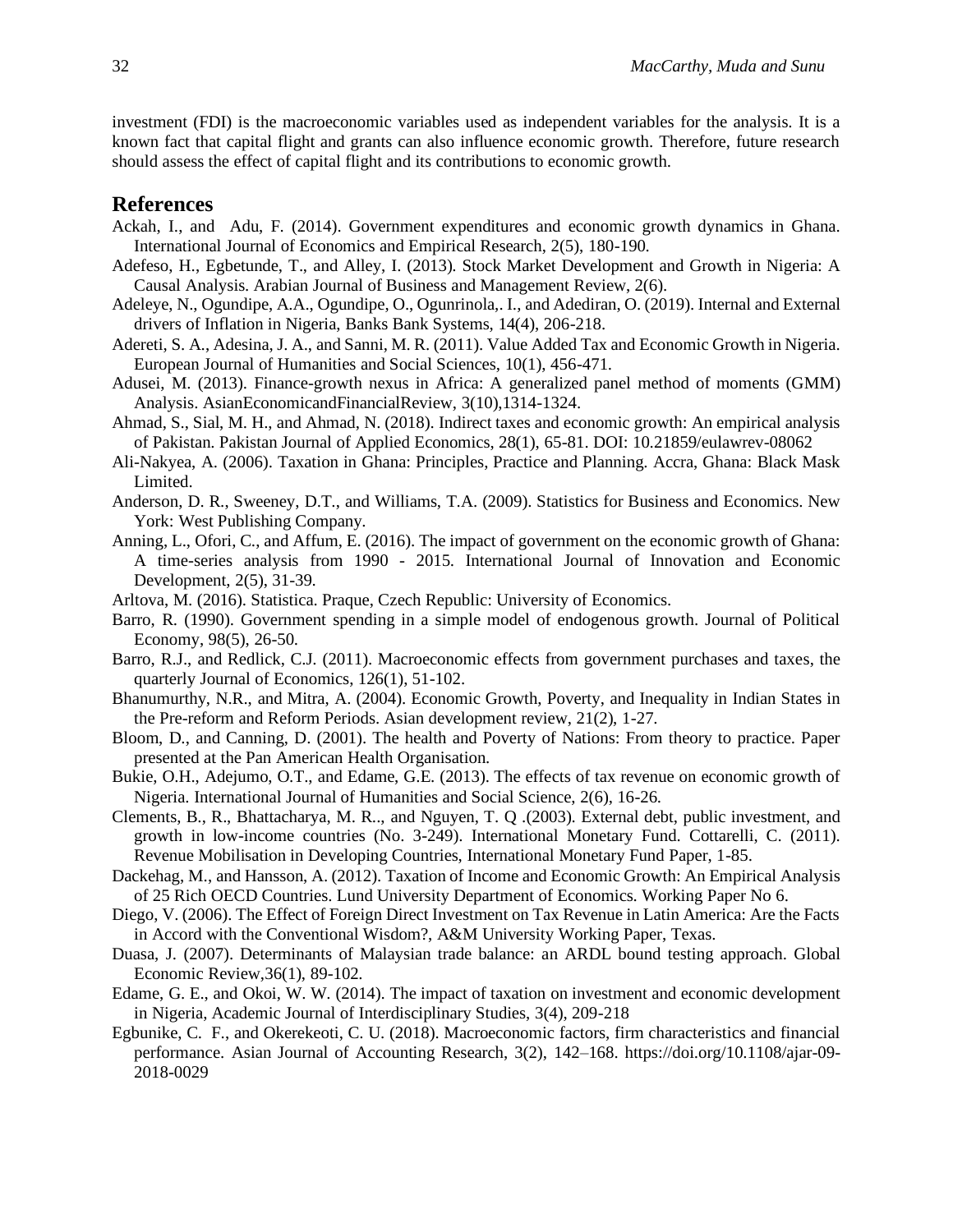- Egert, B. (2015). Public debt, economic growth and nonlinear effects: Myth or reality? EconPapers, 43(1), 226 -238
- Ekpung, E.G., and Wilfred, O.W. (2014).The Impact of Taxation on Investment and Economic Development in Nigeria. Academic Journal of Interdisciplinary Studies, 3 (4). https://doi.org/10.5901/ajis.2014.v3n4p209
- Engen, E., and Skinner, J. (1996). Taxation and economic growth. National tax journal, 49(4), 617-642.
- Engle, R. F. and Granger, C. W. J. (1987). Cointegration and Error Correction: Representation, Estimation and Testing. Econometrica, 55(2), 251-276.
- Etale, L., Bingilar, P. F., and Ifurueze, M.S. (2016). Market Share and Profitability Relationship: A Study of the Banking Sector in Nigeria. International Journal of Business, Economics and Management, 3(8), 103-112
- Fosu, A.K. (1996). The impact of external debt on economic growth in sub-saharan Africa, Journal of Economic Development, 21(1), 93-118.
- Gale, W.G., and Samwick, A.A. (2014). Effects of income tax changes on economic growth. Economic studies, Brookings Institute, 1-15.
- Gashi, B., Asllani, G., and Boqolli, L. (2018). The effect of tax structure in economic growth. International Journal of Economics and Business Administration, 6(2), 56-67. Retrieved from https://www.ijeba.com/journal/157/download
- Gbato, A. (2017). Impact of taxation on growth in SubSaharan Africa: New evidence based on a new data set. International Journal of Economics and Finance, 9(1), 172193. Retrieved from [https://hal.archives](https://hal.archives-/)ouvertes.fr/hal01673738/document
- Granger, C.W. (1969). Investigating causal relations by econometric models and cross-spectral methods. Econometrica, 37(1), 424-438.
- Granger, C.W.J. (1988). Some recent development in a concept of causality. Journal of Economics, 39(1), 199-211
- Gujarati, D. N. (2003). Basic Econometrics, (4th ed.), New Delhi, India: Tata McGraw-Hill.
- Ibadin, O. P., and Oludipupo, A. O. (2015). Indirect taxes and economic growth in Nigeria. Ekon. Misao I Praksa Dbk, 24(1), 345-364.).
- Karras, G., and Furceri, D. (2009). Taxes and growth in Europe. South-Eastern Europe Journal of Economics, 2(1), 181-204.
- Kasman, S. (2014). Exploring the Laffer curve: Behavioural Responses to Taxation, University of Vermont.
- Khobai, H. (2018). The causal linkages between renewable electricity generation and economic growth in South Africa, Munich Personal RePEc Archive.
- Khumbuzile, D., and Khobai, H. (2018). [The impact of Taxation on Economic Growth in South](https://ideas.repec.org/p/pra/mprapa/86219.html)  [Africa,](https://ideas.repec.org/p/pra/mprapa/86219.html) [MPRA Paper](https://ideas.repec.org/s/pra/mprapa.html) 86219, University Library of Munich, Germany.
- King, R. G., and Rebelo, S. (1990). Public Policy and Economic Growth: Developing Neoclassical Implications. [Journal of Political Economy,](https://www.journals.uchicago.edu/journal/jpe) Vol. [98, No. 5, pp. 126-150,](https://www.journals.uchicago.edu/toc/jpe/1990/98/5%2C+Part+2)
- Kline, R.B. (2011). Principles and practice of structural equation modelling (5th ed.). New York: The Guilford Press.
- Koch, S. F., Schoeman, N. J., and Tonder, J. J. V. (2005). Economic Growth and the Structure of Taxes in South Africa: 1960 to 2002. South African J Economics, 73(2), 190-210.
- Kohpaiboon, A. (2003). Foreign trade regimes and the FDI–growth nexus: A case study of Thailand. The Journal of Development Studies 40 (2), 55-69.
- Koirala, J. (2011). The Effect of Stock Market Development on Economic Growth: An Empirical Analysis of UK, University of Wales.
- Kowalski, E. (2000). Determinant of economic growth in East Asia. Research Honors Project, 74, Illinois Wesleyan University, USA [https://digitalcommons.iwu.edu/econ\\_honproj/74](https://digitalcommons.iwu.edu/econ_honproj/74)
- Liew, V. K. (2004). Which lag length selection criteria should we employ?. Economics Bulletin, 3 (33), 1-9
- Lin, B. Q. (2003). Economic Growth, Income Inequality, and Poverty Reduction in People's Republic of China, Asian Development Review, 20(2), 105-124.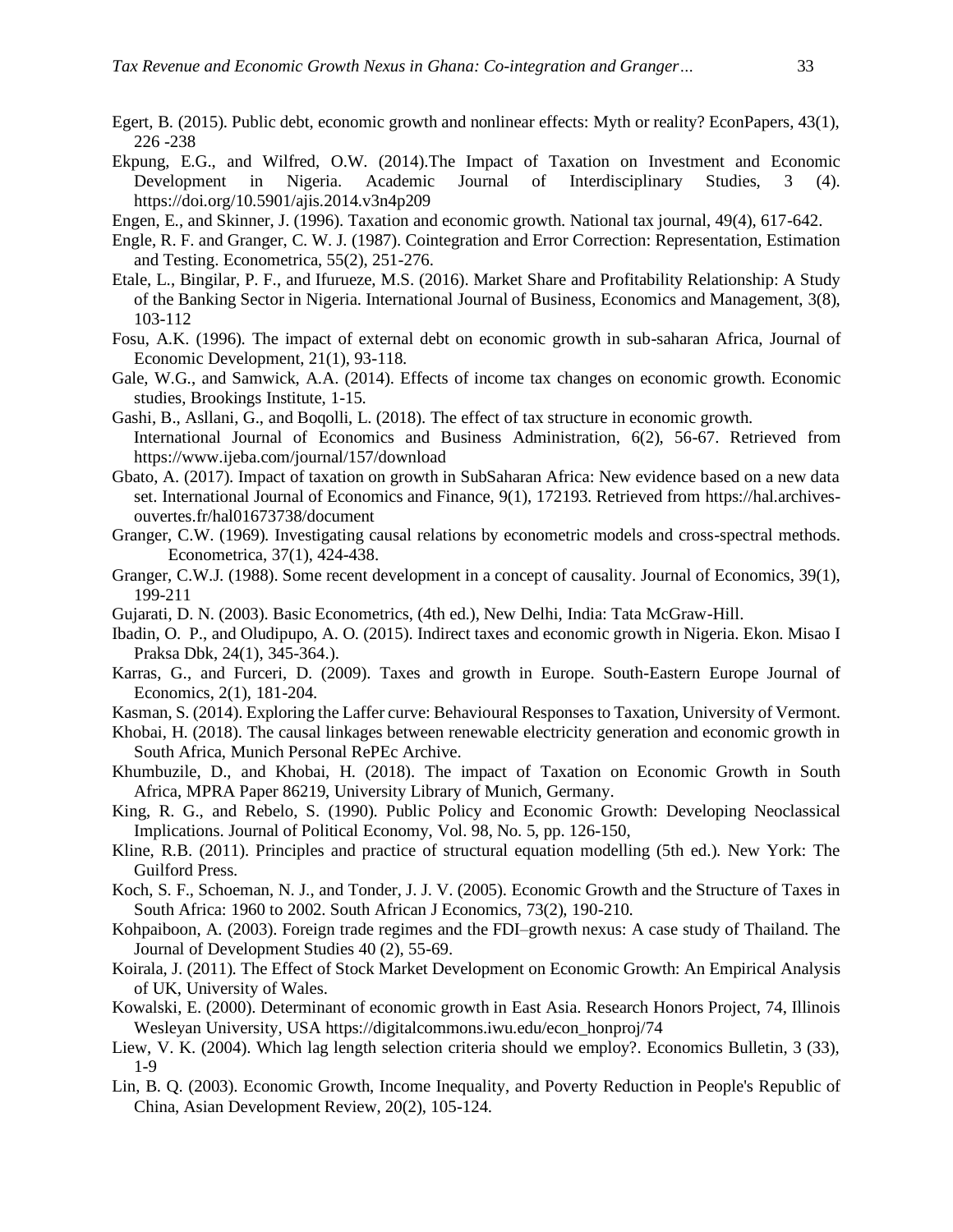- Lucas, R. (1988). On the mechanics of economic development. Journal of Monetary Economics, 22(1), 3-42.
- Lucas, R. E. and Rapping, L. A. (1969). Real Wages, Employment and Inflation. Journal of Political Economy, 77(1),721-754.
- Lupinski. M. (2013). Comparison of alternative approach to VaR evaluation. Ekonomika i Orgnizacja Przedsie¸biorstwa. Ekonomika i Orgnizacja Przedsie¸biorstwa 64, 3-16.
- Lutkepohl , J. H. (2005). New introduction to multiple time series analysis. New York: Springer Science & Business Media.
- Macek, R. (2014). The impact of taxation on economic growth: Case study of OECD countries. Review of Economic Perspectives, 14(4), 309-328. DOI: 10.1515/revecp-2015-0002.
- Magu, MC (2013). The Relationship between Government Revenue and Economic Growth in Kenya. Master of Business Administration Research Project, University of Nairobi, Kenya.
- Mankiw, N. G., Romer, D., and Weil, D. W. (1992). A contribution to the empirics of economic growth. The Quarterly Journal of Economics, 107(2), 407-437.
- Marsden, K. (1990). Taxes and growth: Taxation in Developing Countries, Baltimore: Johns Hopkins University Press.
- Martinez-Vasquez, J., Vulovic, V., and Lius, L. (2009). Direct versus indirect taxation: trends, theory, and economic significance. Andrew Young School of Policy Studies, Georgia State University.
- Mawejje, J., and Munyambonera, E. F. (2016). Tax Revenue Effects of Sectoral Growth and Public Expenditure in Uganda. South African Journal of Economics, 84(4), 537-554.
- McMahon, G., and Berrios, M. (1991). Tax Reforms and Macroeconomic Policy in the Developing Countries. Oxford: Oxford University Press.
- Mehrara, M., Masoumib, M., and Barkhi, F. (2014). The effect of fiscal shock on inflation and economic growth in developing countries. International Letters of Social and Humanistic Sciences, 41(1), 184- 191. DOI: 10.18052/www.scipress.com/ILSHS.41.184
- Mertens, D. M. (2015). Research and Evaluation in Education and Psychology (4th ed.). Thousand Oaks, CA: Sage.
- Nafziger, E. W. (2005). Economic Development, (4th ed.), USA: Cambridge University Press.
- Nwaorgu, I. A., Herbert, W.E., and Onyilo, F. (2016). A Longitudinal Assessment of Tax Reforms and National Income in Nigeria: 1971-2014. International Journal of Economics and Finance, 8(8), 43-52.
- Ogbonna, C., and Ebimobowei, E. (2012). Effect of tax policy on firm's performance in Nigeria: A study of Quoted banks. Journal of social sciences and finance 2(3).
- Ogundana, O. M., Ogundana, O. M., Ogundama, O. M., Ibidunni, A. S., and Adetoyinbo, A. (2017). Impact of direct and indirect tax on the Nigeria economic growth. Binus Business Review, 8(3), 215-220. DOI: 10.21512/bbr.v8i3.3621
- Ogundele, A.E. (1999). Elements of Taxation. (1st Ed.). Lagos, Nigeria: Libri Service.
- Okafor, R. G. (2012). Tax revenue generation and Nigerian economic development. European Journal of Business and Management, 4(19), 49-56.
- Onuoha, L. N., and Akintoye, R.I. (2018). Taxation as a veritable tool for wealth creation in Nigeria. International Journal of Advanced Academic Research, 4(12), 101 – 113.
- Organisation for Economic Co-operation and Development [OECD] (2010). Tax policy reform and economic growth. OECD Tax Policy Studies, 20(1), OECD Publishing. <http://dx.doi.org/10.1787/9789264091085-en>
- Osei, D. R., and Quartey, P. (2005). Tax Reforms in Ghana. World Institute for Development Economics Research Paper No.2005/66
- Oshoke, A.S. (2016). The Impact of Indirect Tax Revenue on Economic Growth: the Nigeria experience. Igbinedion University Journal of Accounting, 2(1), 62-87.
- Owens, F., and Zhan, J. (2018). Introduction to the special issue trade, investment and taxation: Policy linkages. Transnational Corporations Journal, 25(2), 1-160.
- Owino, O. B. (2018). The trade-off between direct and indirect taxes in Kenya: An empirical analysis. Journal of Economics and Development Studies, 6(4), 187-201. DOI: 10.15640/jeds.v6n4a16